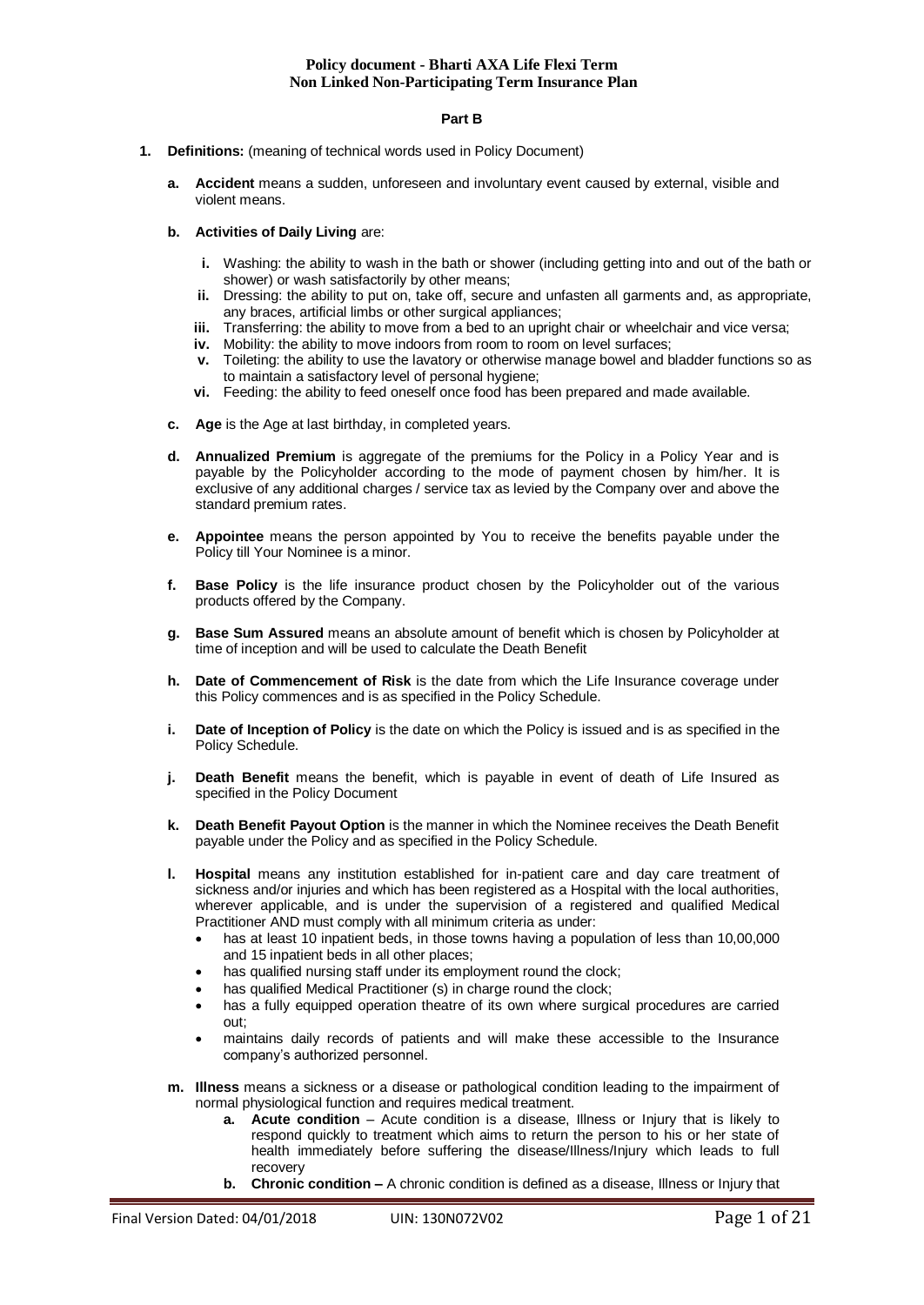has one or more of the following characteristics:

- 1. It needs ongoing or long term monitoring through consultations, examinations, check-ups, and/or tests
- 2. It needs ongoing or long term control or relief of symptoms
- 3. It requires rehabilitation for the patient or for the patient to be specially trained to cope with it
- 4. It continues indefinitely
- 5. It recurs or is likely to recur
- **n. Injury** means accidental physical bodily harm excluding Illness or disease solely and directly caused by external, violent, visible and evident means which is verified and certified by a Medical Practitioner
- **o. Lapse** is the status of the Policy where the premium due is not paid on the due date or before the expiry of grace period.
- **p. Life Insured** is the person named in the Policy Schedule and whose life is covered under the Policy.
- **q. Maturity Date** is the date on which the Policy Term concludes and is shown as such in the Policy Schedule.
- **r. Medical Practitioner** a person who holds a valid registration from the medical council of any state or medical council of India or council for Indian Medicine and is thereby entitled to practice medicine within its jurisdiction; and is acting within the scope and jurisdiction of his license.

Medical Practitioner shall not include the Policyholder's Spouse, Father (including step father) or Mother (including step mother), Son (including step mother), Son (including step son), Son's wife, daughter (including step daughter), daughter's husband, Brother (including step brother) and Sister (including step sister) or Life Insured/Policyholder under this Policy and would be independent to the insurer.

- **s. Modal Premium** is the amount payable by the Policyholder on the due dates in a Policy Year, including modal factors as per the mode chosen by the Policyholder.
- **t. Nominee** is the person nominated under the Policy to receive the benefits under the Policy in the event of death of the Life Insured before Maturity Date as per the provisions of Section 39 of Insurance Act, 1938 as amended from time to time.
- **u. Policy** means Bharti AXA Life Flexi Term along with the unique Policy number issued to You as mentioned in the "Policy Schedule"
- **v. Policy Document** means and includes the proposal form for insurance submitted by the Policyholder, the Policy Schedule, the first premium receipt, any attached endorsements or supplements together with all the addendums provided by the Company from time to time, the medical examiner's report and any other document/s called for by the Company and submitted by the Policyholder to enable the Company to process the proposal.
- **w. Policy Schedule** is the cover page to the Policy, containing amongst others, the brief description of the Policy, the Policyholder and the Life Insured which forms an integral part of the Policy.
- **x. Policy Term** is the number of Policy Years for which the Policy is in-force, commencing from the Date of Commencement of Risk and ending on the Maturity Date and is mentioned in the Policy Schedule.
- **y. Policy Year** is measured from the Date of Commencement of Risk and is a period of twelve consecutive calendar months and includes every subsequent twelve consecutive calendar months.
- **z. Policyholder** is the owner of the Policy whose name is mentioned in the proposal form.
- **aa. Pre-Existing Disease (applicable only for Critical Illness)** means any condition, ailment or Injury or related condition(s) for which there were signs or symptoms, and/or were diagnosed, and/or for which medical advice/treatment was received within 48 months prior to the first policy issued by the insurer.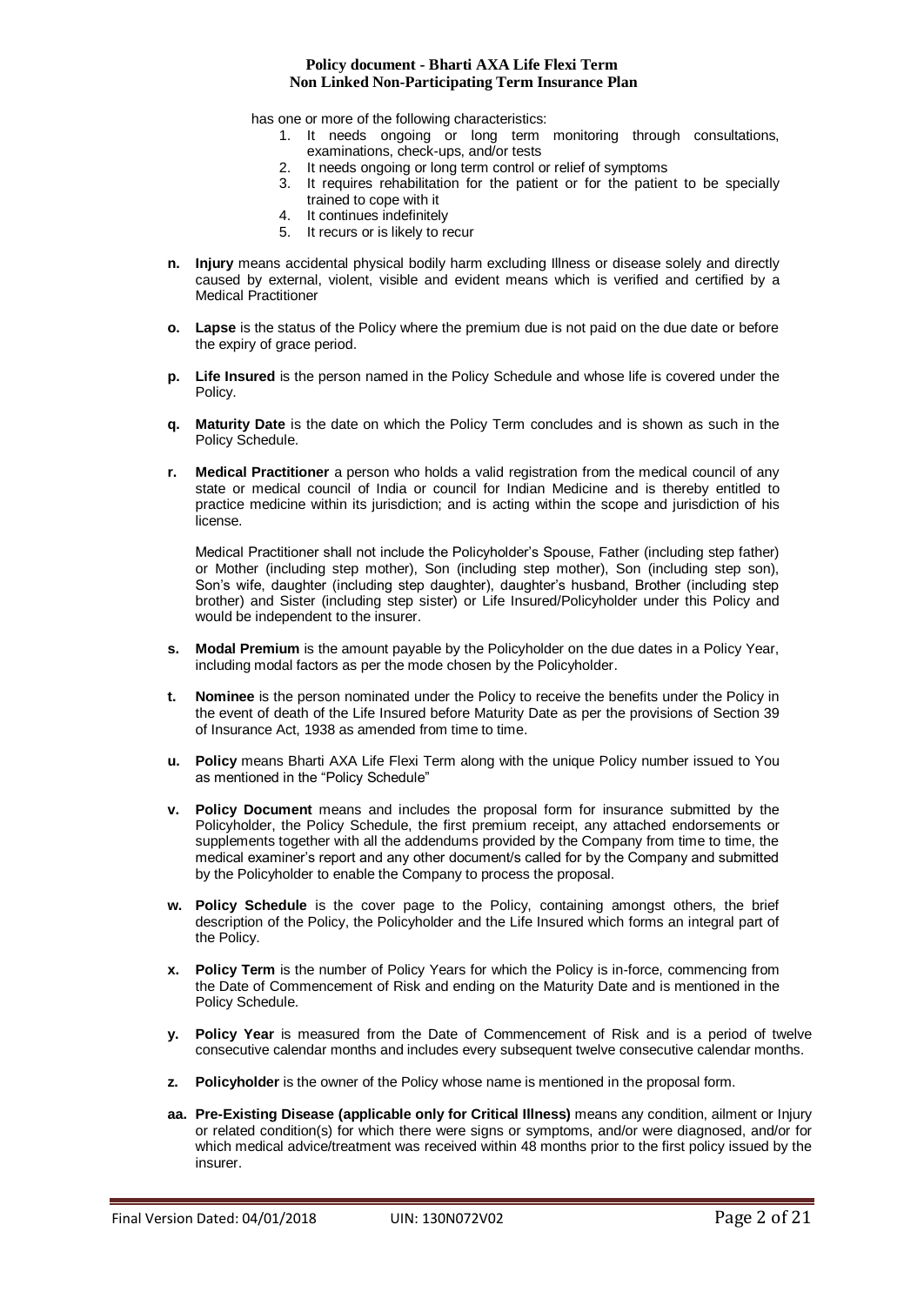- **bb. Premium Payment Term** means the number of Policy Years for which the Policyholder is required to pay the premium.
- **cc. Revival** means reviving the Policy after the Policyholder has paid all due premiums.
- **dd. Revival Period** is the time of 2 years from the date of the last unpaid premium and is the period available to the Policyholder to reinstate the Policy
- **ee. Rider** is an optional Insurance cover which is purchased along with the Base Policy. It provides additional benefits to the Policyholder/ Life Insured. It is not a standalone document and should be read along with Base Policy.
- **ff. Rider Premium** is the premium payable for the Rider/(s) chosen by the Policyholder and is mentioned in the Policy Schedule.
- **gg. Sum Assured on Critical Illness** means an absolute amount of benefit which is chosen by Policyholder at time of inception and will be used to calculate the Critical Illness (CI) Benefit.
- **hh. Survival Period** means the Thirty (30) days period after occurrence of Critical Illness that the Life Insured has to survive before a claim becomes valid.
- **ii. The Company /Company** means Bharti AXA Life Insurance Company Limited.
- **ji.** You/Your/Yours refers to the Policyholder/ Life Insured
- **kk. Permanent Neurological deficit**
	- Shall mean beyond the scope of recovery with current medical knowledge and technology
	- Results in an inability to perform at least three (3) of the Activities of Daily Living either with or without the use of mechanical equipment, special devices or other aids and adaptations in use for disabled persons

# **Activities of Daily Living** are:

- **i.** Washing: the ability to wash in the bath or shower (including getting into and out of the bath or shower) or wash satisfactorily by other means;
- **ii.** Dressing: the ability to put on, take off, secure and unfasten all garments and, as appropriate, any braces, artificial limbs or other surgical appliances;
- **iii.** Transferring: the ability to move from a bed to an upright chair or wheelchair and vice versa;
- **iv.** Mobility: the ability to move indoors from room to room on level surfaces;
- **v.** Toileting: the ability to use the lavatory or otherwise manage bowel and bladder functions so as to maintain a satisfactory level of personal hygiene;
- **vi.** Feeding: the ability to feed oneself once food has been prepared and made available.

#### **The terms defined above shall also act as a reference guide to the Policy Document in terms of IRDA of India Circular No. IRDA/LIFE/CIR/MISC/050/03/2013 dated 12 March 2013'**

# **2. Definitions pertaining to Critical Illness benefit**

#### **1. Cancer of Specified Severity**

- I. A malignant tumor characterized by the uncontrolled growth & spread of malignant cells with invasion & destruction of normal tissues. This diagnosis must be supported by histological evidence of malignancy. The term cancer includes leukemia, lymphoma and sarcoma.
- II. The following are excluded
	- i. All tumors which are histologically described as carcinoma in situ, benign, pre-malignant, borderline malignant, low malignant potential, neoplasm of unknown behavior, or non-invasive, including but not limited to: Carcinoma in situ of breasts, Cervical dysplasia CIN-1, CIN -2 & CIN-3.
	- ii. Any non-melanoma skin carcinoma unless there is evidence of metastases to lymph nodes or beyond;
	- iii. Malignant melanoma that has not caused invasion beyond the epidermis;
	- iv. All tumors of the prostate unless histologically classified as having a Gleason score greater than 6 or having progressed to at least clinical TNM classification T2N0M0
	- v. All Thyroid cancers histologically classified as T1N0M0 (TNM Classification) or below;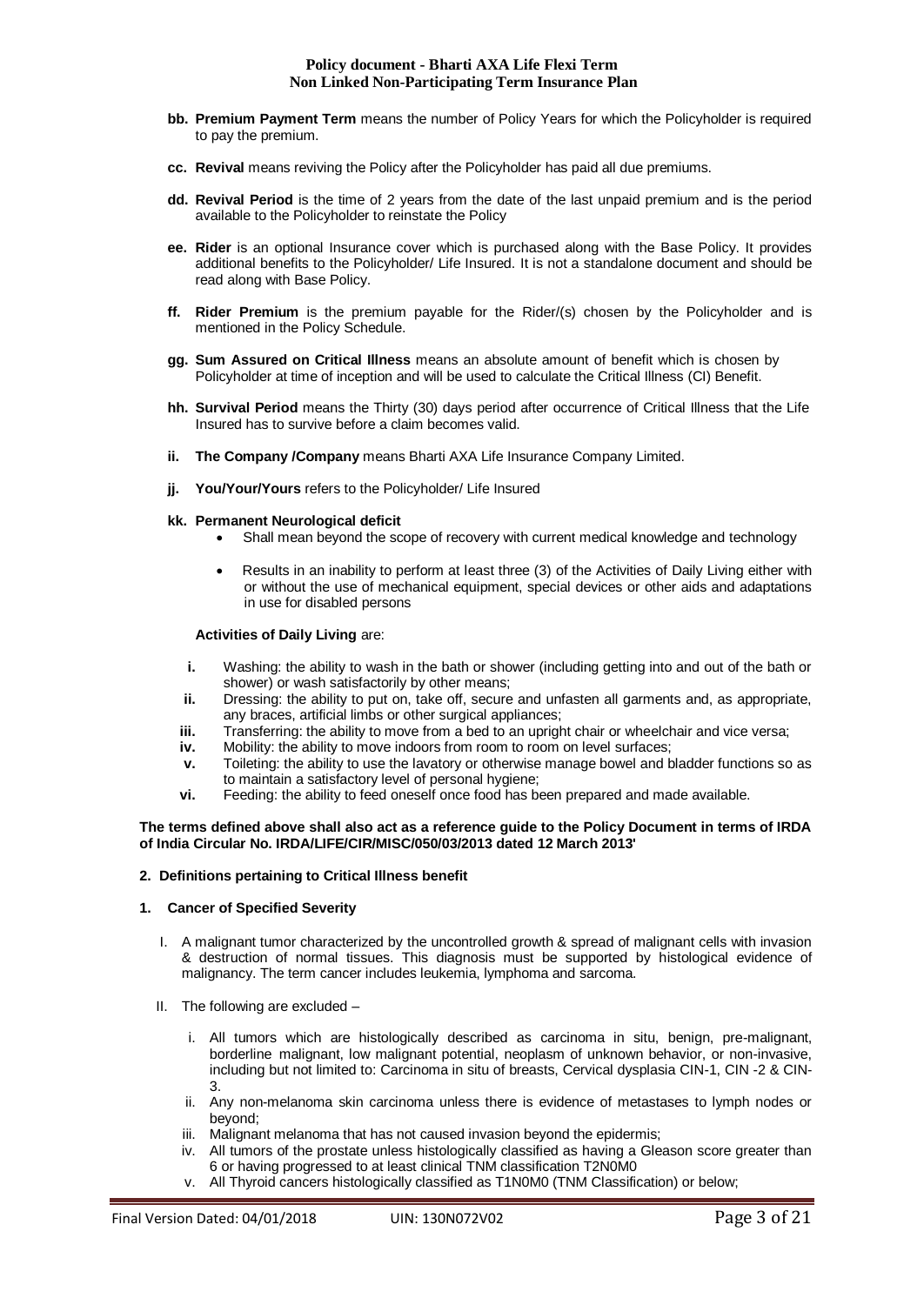- vi. Chronic lymphocytic leukemia less than RAI stage 3
- vii. Non-invasive papillary cancer of the bladder histologically described as TaN0M0 or of a lesser classification,
- viii. All Gastro-Intestinal Stromal Tumors histologically classified as T1N0M0 (TNM Classification) or below and with mitotic count of less than or equal to 5/50 HPFs;
- ix. All tumors in the presence of HIV infection.

## **2. Open Chest CABG**

- I. The actual undergoing of heart surgery to correct blockage or narrowing in one or more coronary artery(s), by coronary artery bypass grafting done via a sternotomy (cutting through the breast bone) or minimally invasive keyhole coronary artery bypass procedures. The diagnosis must be supported by a coronary angiography and the realization of surgery has to be confirmed by a cardiologist.
- II. The following are excluded:
	- i. Angioplasty and/or any other intra-arterial procedures

#### **3. Myocardial Infarction (First Heart Attack of Specific Severity)**

- I. The first occurrence of heart attack or myocardial infarction, which means the death of a portion of the heart muscle as a result of inadequate blood supply to the relevant area. The diagnosis for Myocardial Infarction should be evidenced by all of the following criteria:
	- i. A history of typical clinical symptoms consistent with the diagnosis of acute myocardial infarction (For e.g. typical chest pain)
	- ii. New characteristic electrocardiogram changes
	- iii. Elevation of infarction specific enzymes, Troponins or other specific biochemical markers.
- II. The following are excluded:
	- i. Other acute Coronary Syndromes
	- ii. Any type of angina pectoris
	- iii. A rise in cardiac biomarkers or Troponin T or I in absence of overt ischemic heart disease OR following an intra-arterial cardiac procedure

#### **4. Open Heart Replacement or Repair of Heart Valves**

I. The actual undergoing of open-heart valve surgery is to replace or repair one or more heart valves, as a consequence of defects in, abnormalities of, or disease-affected cardiac valve(s). The diagnosis of the valve abnormality must be supported by an echocardiography and the realization of surgery has to be confirmed by a specialist Medical Practitioner. Catheter based techniques including but not limited to, balloon valvotomy / valvuloplasty are excluded.

#### **5. Surgery to aorta**

The actual undergoing of major surgery to repair or correct an aneurysm, narrowing, obstruction or dissection of the aorta through surgical opening of the chest or abdomen. For the purpose of this definition, aorta shall mean the thoracic and abdominal aorta but not its branches. Keyhole or intraarterial procedures are specifically excluded.

#### **6. Cardiomyopathy**

An impaired function of the heart muscle, unequivocally diagnosed as Cardiomyopathy by a Registered Medical Practitioner who is a cardiologist, and which results in permanent physical impairment to the degree of New York Heart Association classification Class III or Class IV, or its equivalent, based on the following classification criteria:

Class III - Marked functional limitation. Affected patients are comfortable at rest but performing activities involving less than ordinary exertion will lead to symptoms of congestive cardiac failure.

Class IV - Inability to carry out any activity without discomfort. Symptoms of congestive cardiac failure are present even at rest. With any increase in physical activity, discomfort will be experienced.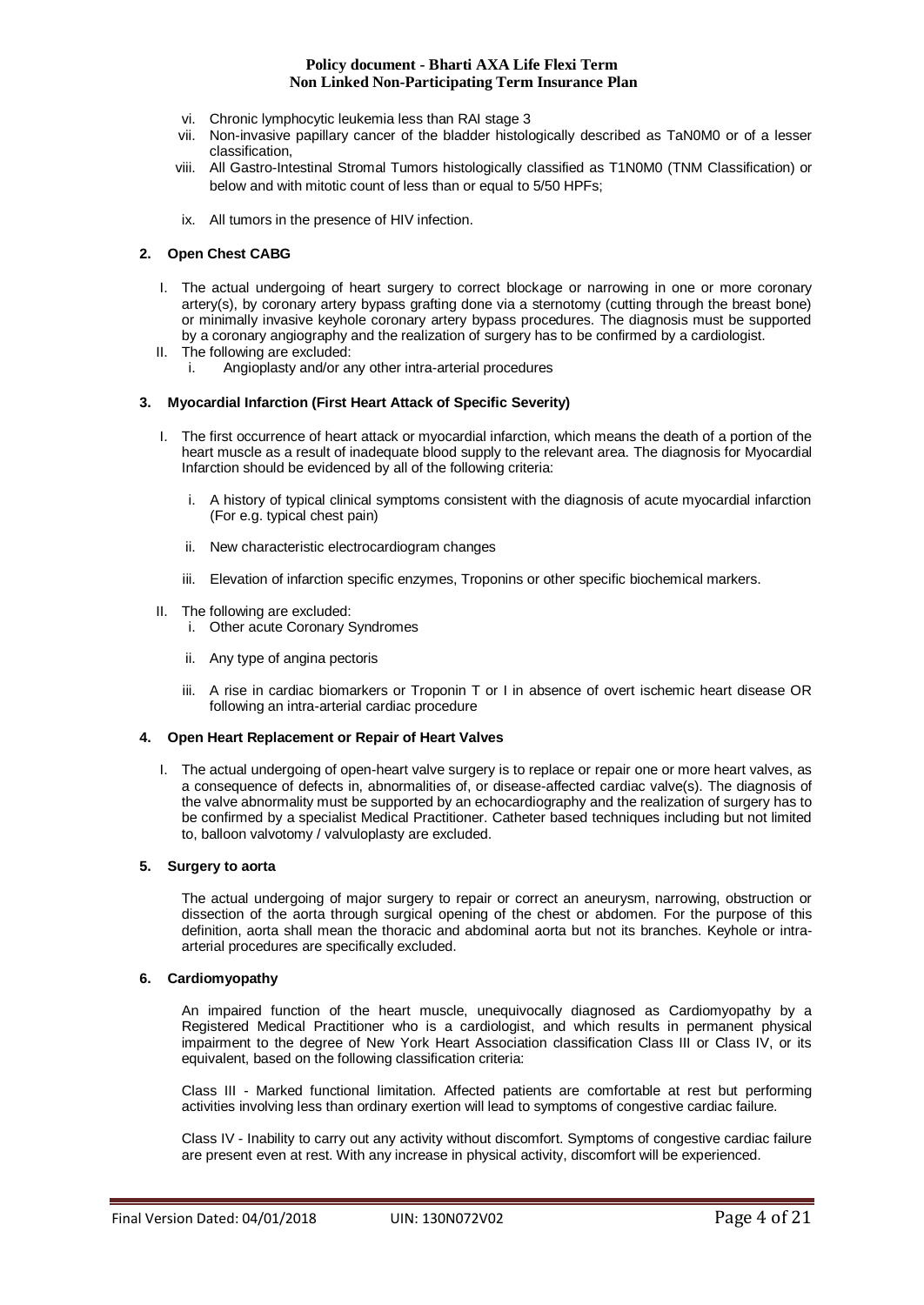The Diagnosis of Cardiomyopathy has to be supported by echographic findings of compromised ventricular performance. Irrespective of the above, Cardiomyopathy directly related to alcohol or drug abuse is excluded.

# **7. PRIMARY (IDIOPATHIC) PULMONARY HYPERTENSION**

- I. An unequivocal diagnosis of Primary (Idiopathic) Pulmonary Hypertension by a Cardiologist or specialist in respiratory medicine with evidence of right ventricular enlargement and the pulmonary artery pressure above 30 mm of Hg on Cardiac Cauterization. There must be permanent irreversible physical impairment to the degree of at least Class IV of the New York Heart Association Classification of cardiac impairment.
- II. The NYHA Classification of Cardiac Impairment are as follows:
	- i. Class III: Marked limitation of physical activity. Comfortable at rest, but less than ordinary activity causes symptoms.
	- ii. Class IV: Unable to engage in any physical activity without discomfort. Symptoms may be present even at rest.
- III. Pulmonary hypertension associated with lung disease, chronic hypoventilation, pulmonary thromboembolic disease, drugs and toxins, diseases of the left side of the heart, congenital heart disease and any secondary cause are specifically excluded.

# **8. Angioplasty\***

- I. Coronary Angioplasty is defined as percutaneous coronary intervention by way of balloon angioplasty with or without stenting for treatment of the narrowing or blockage of minimum 50 % of one or more major coronary arteries. The intervention must be determined to be medically necessary by a cardiologist and supported by a coronary angiogram (CAG).
- II. Coronary arteries herein refer to left main stem, left anterior descending, circumflex and right coronary artery.
- III. Diagnostic angiography or investigation procedures without angioplasty/stent insertion are excluded.

\* A payment benefit equal to INR 500,000 shall be paid in the event of occurrence of Angioplasty. This is only applicable when Angioplasty is the 1<sup>st</sup> claim under the Critical Illness benefit, and can only be claimed once.

# **9. Kidney Failure Requiring Regular Dialysis**

I. End stage renal disease presenting as chronic irreversible failure of both kidneys to function, as a result of which either regular renal dialysis (hemodialysis or peritoneal dialysis) is instituted or renal transplantation is carried out. Diagnosis has to be confirmed by a specialist Medical Practitioner.

# **10. Major Organ / Bone Marrow Transplant**

- I. The actual undergoing of a transplant of:
	- i. One of the following human organs: heart, lung, liver, kidney, pancreas, that resulted from irreversible end-stage failure of the relevant organ, or
	- ii. Human bone marrow using hematopoietic stem cells. The undergoing of a transplant has to be confirmed by a specialist Medical Practitioner.
- II. The following are excluded:
	- i. Other stem-cell transplants
	- ii. Where only islets of Langerhans are transplanted

#### **11. Coma of Specified Severity**

- I. A state of unconsciousness with no reaction or response to external stimuli or internal needs. This diagnosis must be supported by evidence of all of the following:
	- i. no response to external stimuli continuously for at least 96 hours;
	- ii. life support measures are necessary to sustain life; and
	- iii. permanent neurological deficit which must be assessed at least 30 days after the onset of the coma.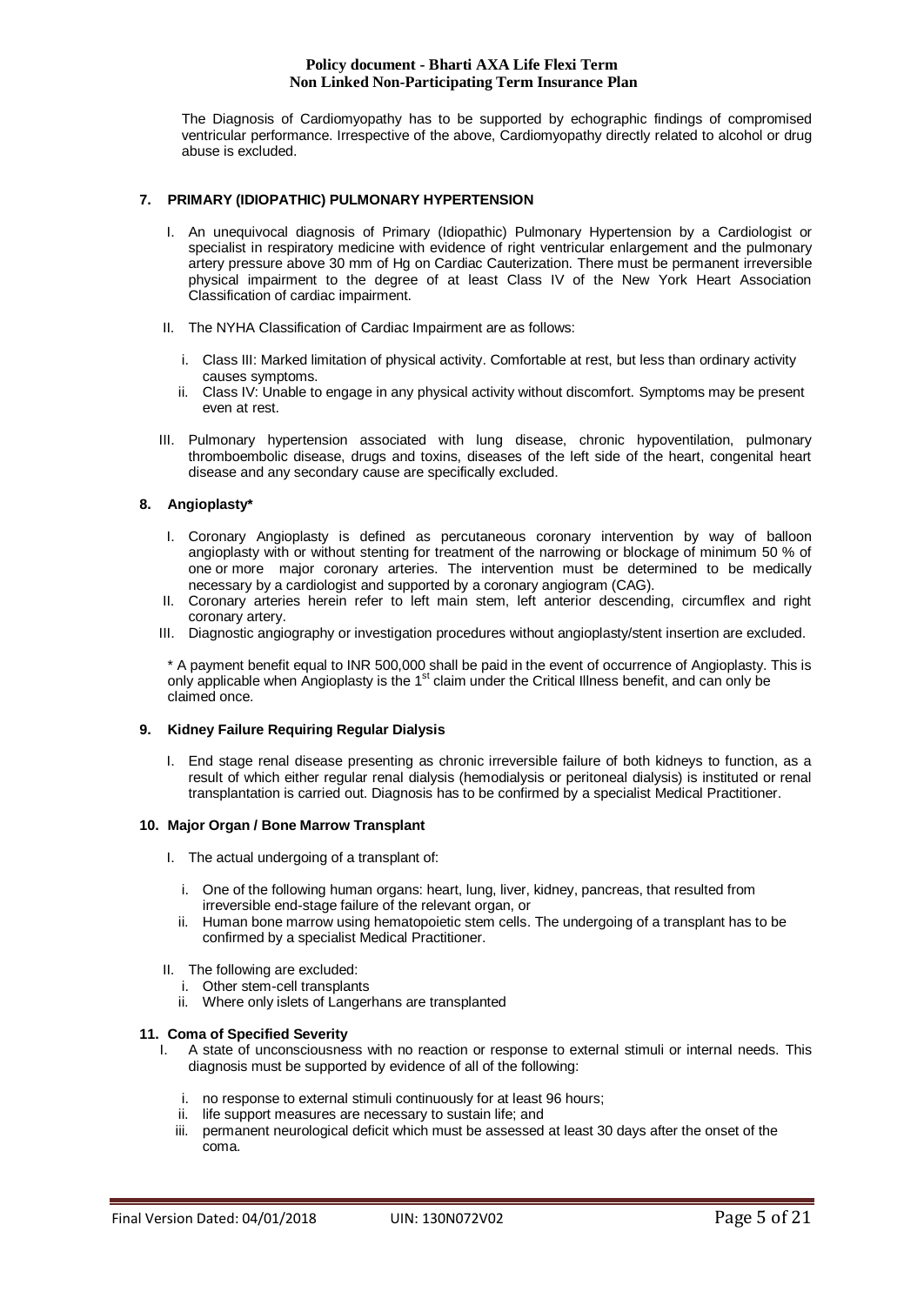II. The condition has to be confirmed by a specialist Medical Practitioner. Coma resulting directly from alcohol or drug abuse is excluded.

# **12. Permanent Paralysis of limbs**

I. Total and irreversible loss of use of two or more limbs as a result of Injury or disease of the brain or spinal cord. A specialist Medical Practitioner must be of the opinion that the paralysis will be permanent with no hope of recovery and must be present for more than 3 months.

# **13. Stroke resulting in Permanent Symptoms**

- I. Any cerebrovascular incident producing permanent neurological sequelae. This includes infarction of brain tissue, thrombosis in an intracranial vessel, haemorrhage and embolisation from an extra cranial source. Diagnosis has to be confirmed by a specialist Medical Practitioner and evidenced by typical clinical symptoms as well as typical findings in CT Scan or MRI of the brain. Evidence of permanent neurological deficit lasting for at least 3 months has to be produced.
- II. The following are excluded:
	- i. Transient ischemic attacks (TIA)
	- ii. Traumatic Injury of the brain<br>iii. Vascular disease affecting or
	- Vascular disease affecting only the eye or optic nerve or vestibular functions.

## **14. Multiple Sclerosis with persisting symptoms**

- I. The unequivocal diagnosis of Definite Multiple Sclerosis confirmed and evidenced by all of the following:
	- i. investigations including typical MRI findings which unequivocally confirm the diagnosis to be multiple sclerosis and
	- ii. there must be current clinical impairment of motor or sensory function, which must have persisted for a continuous period of at least 6 months.
- II. Other causes of neurological damage such as SLE and HIV are excluded.

#### **15. Pericardectomy**

The actual undergoing of pericardiectomy secondary to chronic constrictive pericarditis.

The following are specifically excluded:

- Chronic constrictive pericarditis related to alcohol or drug abuse or HIV.
- Acute pericarditis due to any reason.

Note: Please refer to [part B section 1 (kk) of the Policy Document] for details of permanent neurological deficit, wherever applicable .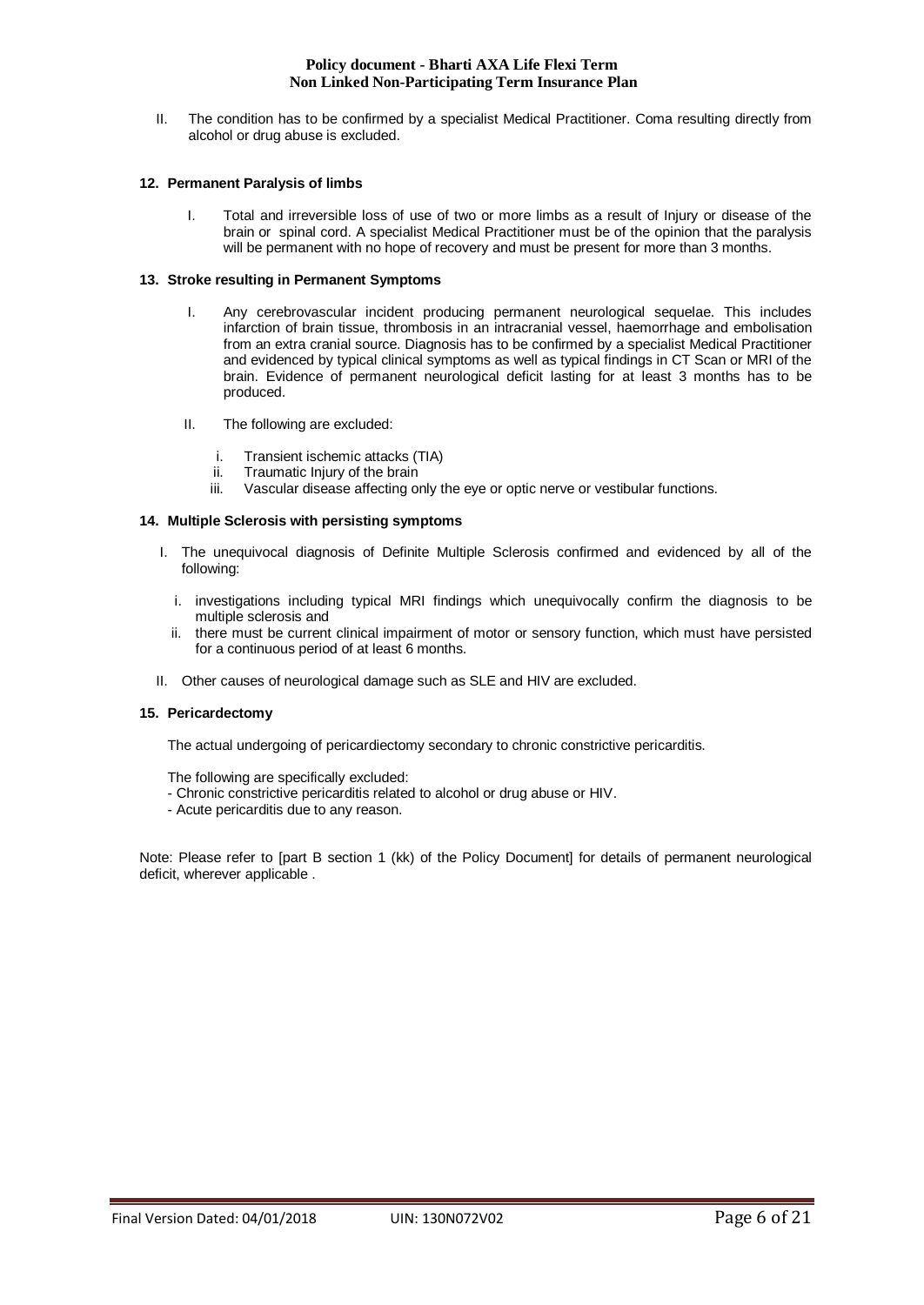## **Benefits payable**

# **PART C**

## **1. Death Benefit**

In case of unfortunate event of death of the Life Insured during the Policy Term, the following benefits will be payable to the Nominee, subject to Policy being in force. The Death Benefit will be highest of:

- a) 10 times Annualized Premium\*
- b) 105% of all premiums paid as on date of death
- c) Absolute amount assured to be paid on death equal to the Base Sum Assured under the Policy (as specified in Policy Schedule)
- Guaranteed Sum Assured on Maturity which is zero under this product

*\*Annualized Premium does not include modal factors and underwriting extra*

The Death Benefit shall become payable on/from the date of intimation of death, subject to acceptance of the claim by the Company.

We shall pay the Death Benefit as per the Death Benefit Payout Option stated on your Policy Schedule upon Death of the Life Insured provided the Policy is in force as on the date of death of Life Insured.

The Nominee will have an option to take the Death Benefit (Monthly Income), if any as a lumpsum. This option will be only available at the time of Death before the payment of the first installment. The lump-sum will be calculated as a present value of Monthly Incomes discounted at 5% per annum rate of interest.

The Policy shall terminate upon payment of Death Benefit.

# **2. Critical Illness (CI) Benefit**

In case of occurrence of any of the 15 covered Critical Illnesses, as defined in Part B Section 2, the benefit will be payable to Life Insured, subject to Policy being in-force and all due premiums till the date of occurrence of the Critical Illness have been paid. The following conditions will be applicable.

- i. In case of occurrence of any Critical Illness (other than Angioplasty), Sum Assured on Critical Illness will be payable only after completion of Survival Period.
- ii. In case of Angioplasty, payout will be equal to INR. 5,00,000. The Sum Assured on Critical Illness, after deducting the Angioplasty payout, will be payable for any subsequent claim other than Angioplasty. In such a scenario all future premiums will also reduce correspondingly in respect of the reduced Sum Assured on Critical Illness.
- iii. Any Critical Illness can be claimed only once
- iv. Once the Sum Assured on Critical Illness is exhausted, the CI benefit will terminate and no future premiums need to be paid under this Policy.
- v. Waiting period of 90 days shall be applicable from the Date of Commencement of Risk or date of Revival whichever is later, during which no Critical Illness benefit shall be payable. Any condition diagnosed or its signs or symptoms occurring during the Waiting Period will be excluded /not covered under this Policy.

In the event of occurrence of any covered Critical Illness during the waiting period, the Company will refund the premiums corresponding to the Critical Illness Benefit from Date of Commencement of Risk or date of Revival as applicable. The Critical Illness Benefit will terminate with immediate effect and Base Sum Assured will continue unaltered.

No waiting period applies where Critical Illness is due to Accident.

vi. Survival Period shall be 30 days from the date of occurrence of covered Critical Illness (depending on the definition of condition covered – either from the date of diagnosis or date of actual undergoing operation / surgery). In event of Death during Survival Period, no Critical Illness (CI) Benefit will be paid.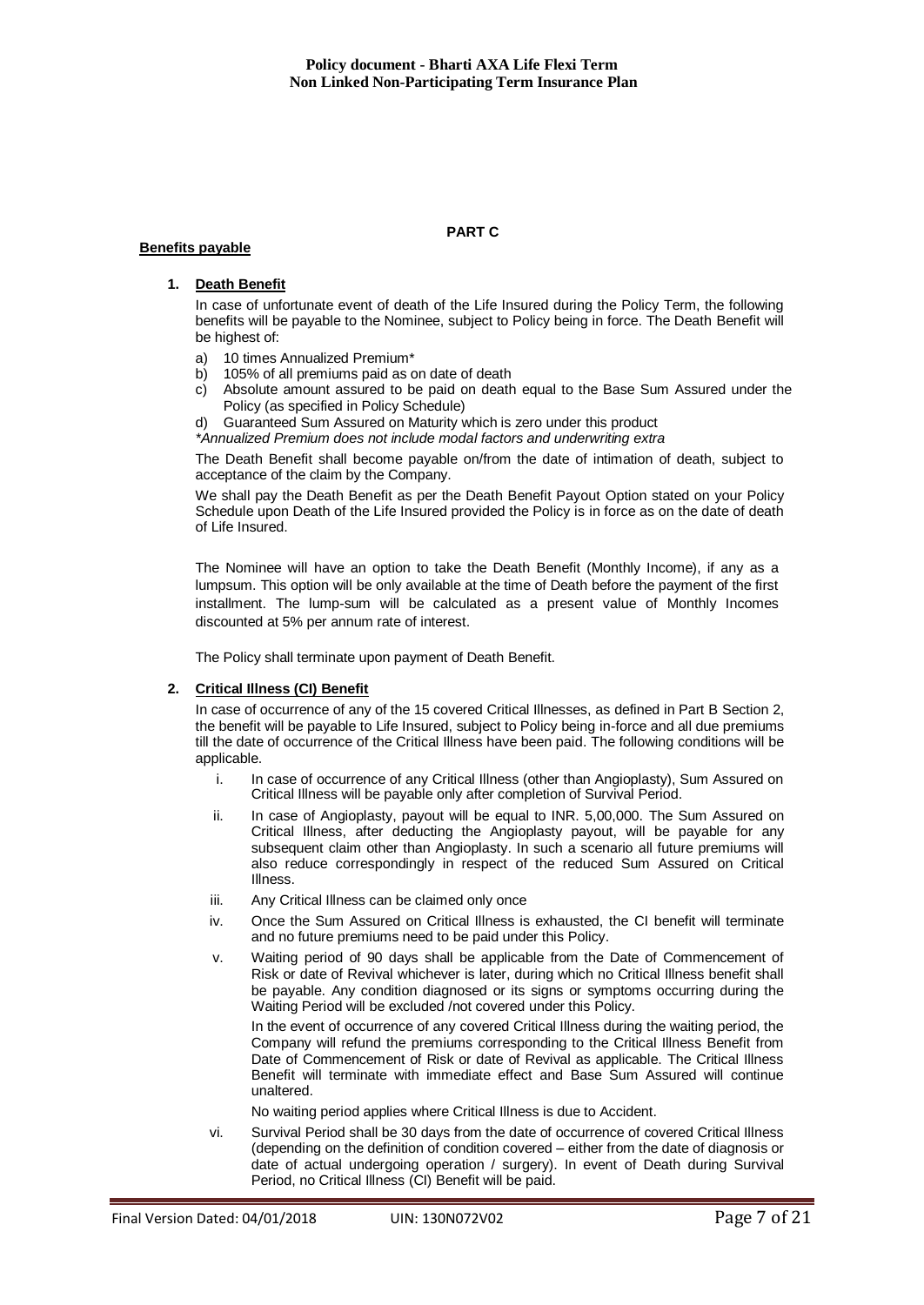- vii. The benefit is payable irrespective of the actual expenses incurred by the Life Insured. For any claim to be valid under this Policy, the incidence of the condition must be the first occurrence in the lifetime of the Life Insured.
- viii. In no circumstances Sum Assured on Critical Illness shall exceed the Base Sum Assured. The Policy term for Critical Illness benefit will be equal to Policy term for Death Benefit.
- ix. If multiple conditions are diagnosed within a period of 30 days from the date of occurrence of the first condition, all such conditions shall be compared and the one with the highest payout will be admitted (irrespective whether the diagnosis is made in a single hospitalization or multiple hospitalizations).
- x. CI Benefit will not be paid in event of occurrence of conditions mentioned under the Exclusions as defined in Part D Section 7.

# **3. Waiver of Premium on Critical Illness (CI) Benefit**

In case of occurrence of any of the covered Critical Illnesses, as defined in Part B Section 2, the future premiums for Death Benefit under the Policy will be waived off. The Policy should be in-force as on the date of occurrence of Critical Illness. The Policy will continue for the Death Benefit; however any attached Rider(s) will be terminated.

Please note, there will be no waiver of premium in case of a claim for Angioplasty.

# **4. Grace Period**

Grace period is the time extended by the Company to facilitate the Policyholder to pay the unpaid premium, in case the premium/s had not been paid as on the due date. The Policyholder gets 30 days grace period to pay the premiums which fell due and the benefits under the Policy remain unaltered during this period.

If the death of the Life Insured happens during the grace period, the Death Benefit less the unpaid due premium shall be payable and the Policy will stand terminated. In the event of death of the Life Insured while the Policy is in lapsed status, no benefit will be payable.

In case of the occurrence of a Critical Illness during the grace period, the Critical Illness Benefit after deducting the unpaid due premium shall be payable. In case of occurrence of Critical Illness while the Policy is in lapsed status, no benefit will be payable.

# **5. Maturity Benefit**

There is no maturity benefit payable under this Policy.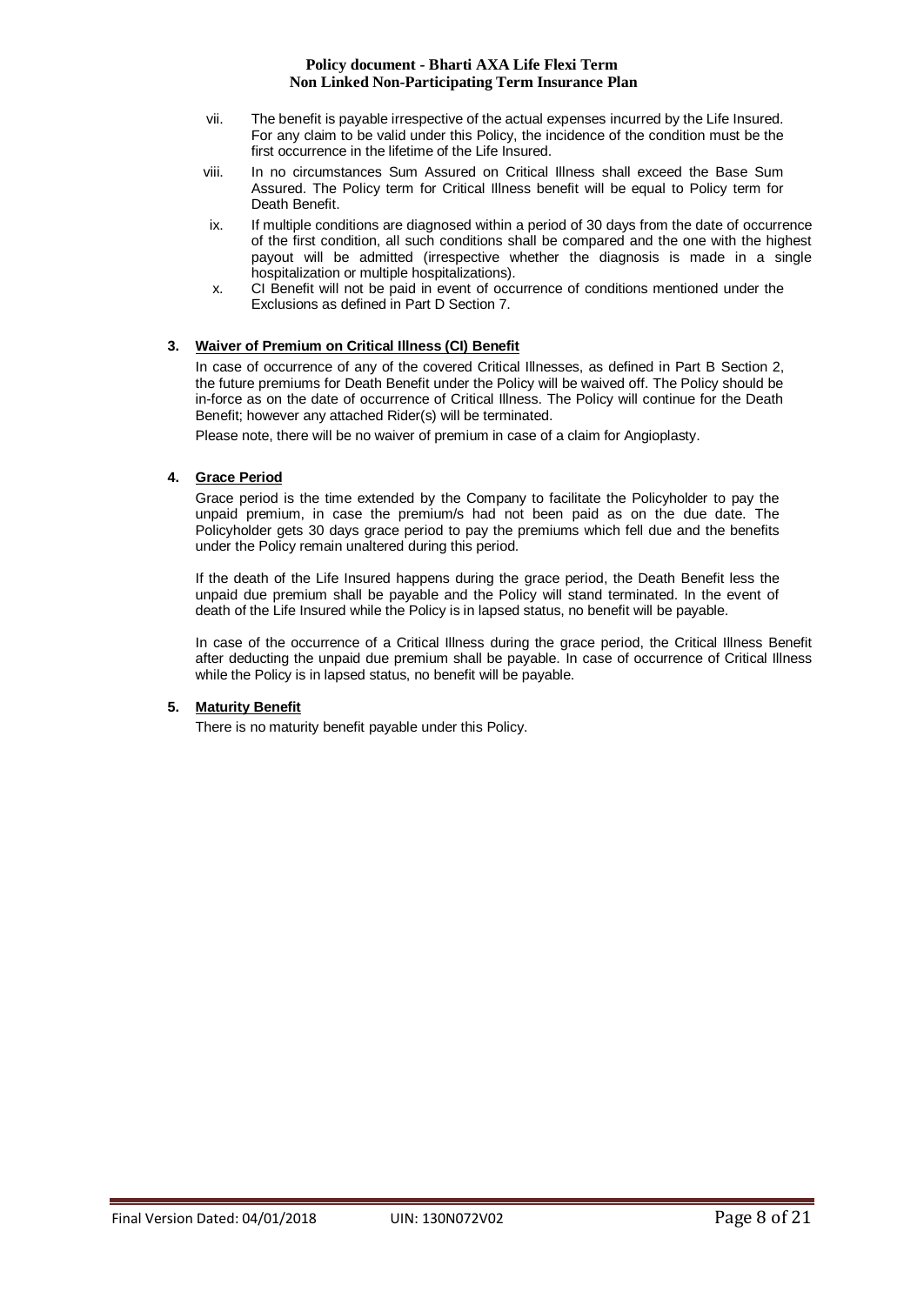# **PART D**

#### **1. Free Look Period**

If the Policyholder disagrees with any of the terms and conditions of the Policy, there is an option to return the original Policy along with a letter stating reason/s within 15 days of receipt of the Policy in case of offline Policy and within 30 days of receipt of the Policy in case of Policy sourced through distance marketing (i.e. online sales). The Policy will accordingly be cancelled and the Policyholder shall be entitled to a refund of the premium paid, subject only to a deduction of a proportionate risk premium for the period on cover and the expenses incurred by the Company on medical examination of the proposer and the stamp duty charges. All rights under this Policy shall stand extinguished immediately on cancellation of the Policy under the free look option.

If the Policy is opted through Insurance Repository (IR), the computation of the said Free Look Period will be as stated below:- For existing e-Insurance Account: Computation of the said Free Look Period will commence from the date of delivery of the e mail confirming the credit of the Insurance Policy by the IR. For New e-Insurance Account: If an application for e-Insurance Account accompanies the proposal for insurance, the date of receipt of the 'welcome kit' from the IR with the credentials to log on to the e-Insurance Account(e IA) or the delivery date of the email confirming the grant of access to the eIA or the delivery date of the email confirming the credit of the Insurance Policy by the IR to the eIA, whichever is later

# 2. **Discontinuance of Premium**

#### **Lapsation of Policy**

If the premiums have not been paid within the respective grace period allowed, then the Policy will Lapse with effect from the date of such unpaid premium. Lapsation of the Policy shall extinguish all the rights and benefits which the Life Insured is entitled to under the Policy.

#### **Surrender of Policy**

Surrender of Policy is not allowed and no benefits shall become payable on Surrender.

#### 3. **Revival**

The Revival shall be as per the Company's Board approved underwriting policy.

shall be reckoned for the purpose of computation of the Free Look period.

The effective date of Revival is the date on which the below conditions are satisfied and the risk is accepted by the Company. The Revival of the Policy may be on terms different from those applicable to the Policy before it lapsed. The Revival will take effect only on it being specifically communicated by the Company.

A Policy which has lapsed may be Revived for full benefits subject to the following conditions;

- a) The application for Revival is made within two (2) years from the date of first unpaid premium
- b) Satisfactory evidence of insurability of the Life Insured is produced
- c) Payment of an amount equal to all unpaid premiums together with interest at such rate as the Company may charge for such Revival, as decided by the Company from time to time, subject to prior approval from IRDAI. The revival interest rate will be calculated on the 1<sup>st</sup> of April every year and will be derived as average of last six months 10 year G.Sec\* yield of the immediate last financial year plus 0.5%.
- d) Terms and conditions as may be specified by the Company from time to time.

In case of death of the Life Insured during the Revival Period, no benefit is payable to the Nominee. In the event of survival at the end of Revival Period and if the Policy is not revived, the Policy shall be terminated and no benefit is payable.

# 4. **Suicide**

In case of death due to suicide within 12 months:

- i. From the Date of Inception of the Policy, the nominee or beneficiary of the Policyholder will be entitled to at least 80% of the premiums paid, provided the Policy is in force or
- ii. From the date of latest revival of the Policy the nominee or beneficiary of the Policyholder shall be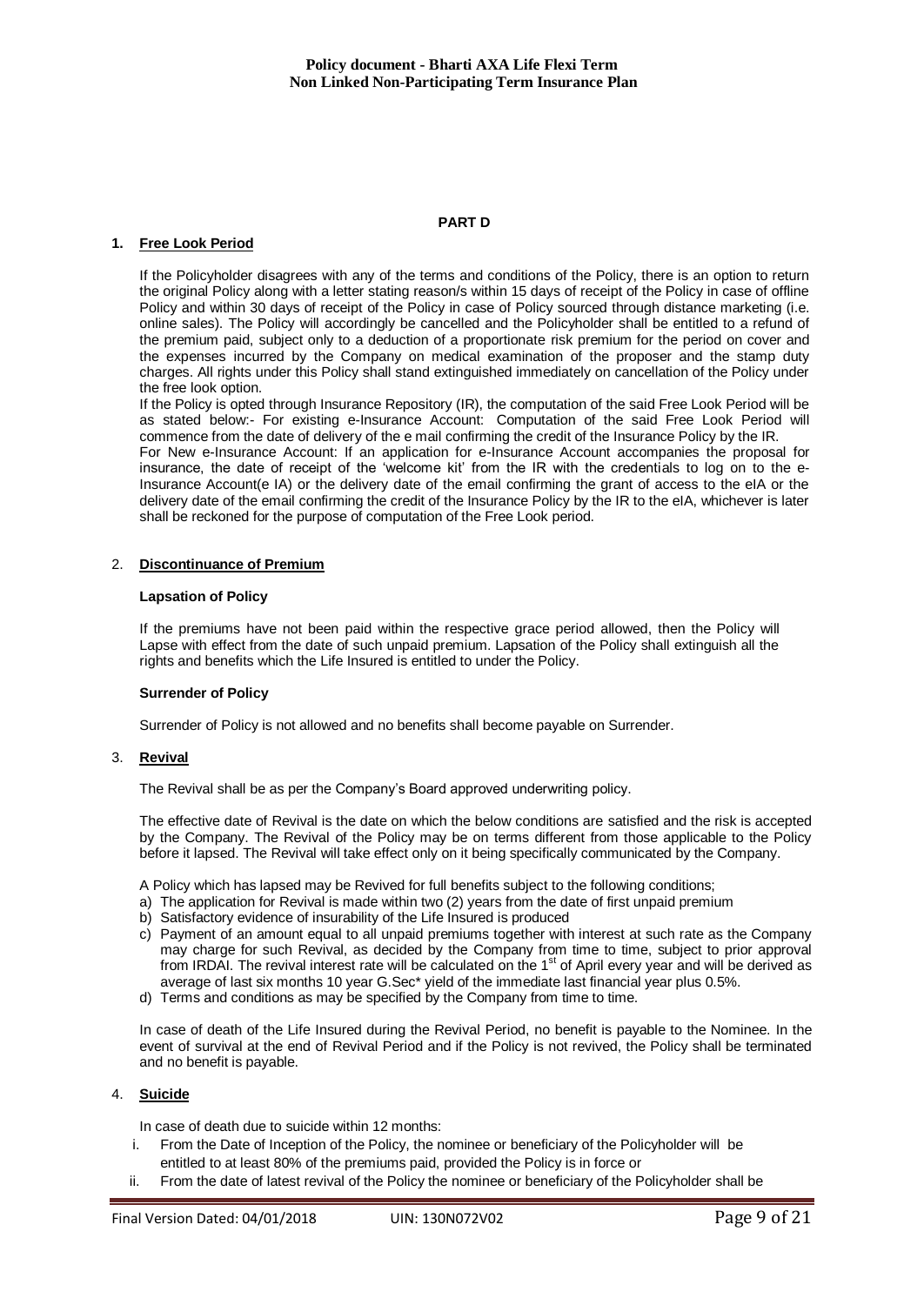entitled to an amount which is higher of 80% of the premiums paid till the date of death or the surrender value as available on the date of death.

# 5. **Termination:**

The Policy will terminate on the earliest of the following:

- a) At the end of Revival Period in case of Lapsed Policy as mentioned in Part D section 3 or
- b) Upon receipt of written intimation about the death of Life Insured along with a supporting document to the satisfaction of the Company and on payment of Death Benefit or c) The Maturity Date of the Policy
- d) Acceptance of Freelook request by the Company.

## 6. **Policy alterations / Modifications**

Only a duly authorized officer of the Company has the power to effect changes on the Policy/Plan at the request of the Policyholder, subject to the rules of the Company and within the regulatory parameters.

## **7. Exclusions for Critical Illness benefit**

In addition to the condition specific exclusions mentioned in the definitions above, the following exclusions shall apply to the Critical Illness benefits admissible under this Policy.

- i. Any condition that is pre-existing and declared at the time of inception of the Policy. Benefits under this Policy will not be available for any Pre-Existing Disease or condition(s) until 48 consecutive months of continuous coverage have elapsed since the Date of Commencement of Risk. In case of Revival of the Policy, only the remaining part, if any, of the 48 month waiting period applies.
- ii. Failure to seek or follow medical advice, the Life assured has delayed medical treatment in order to circumvent the waiting period or other conditions and restriction applying to this Policy.
- iii. Self-inflicted injuries, suicide, insanity, and immorality, and deliberate participation of the Life Insured in an illegal or criminal act.
- iv. Use of intoxicating drugs / alcohol / solvent, taking of drugs except under the direction of a qualified Medical Practitioner
- v. War, civil commotion, breach of law, invasion, hostilities, rebellion, revolution, military or usurped power or willful participation in acts of violence.
- vi. Radioactive contamination due to nuclear Accident.
- vii. Diagnosis and treatment outside India. However, this exclusion shall not be applicable in the following countries: Canada, Dubai, Hong Kong, Japan, Malaysia, New Zealand, Singapore, Switzerland, USA, and countries of the European Union. The company may review the above list of accepted foreign countries from time to time and any changes would be subject to prior approval from IRDAI. Claims documents from outside India are only acceptable in English language unless specifically agreed otherwise, and duly authenticated.
- viii. Acquired Immune Deficiency Syndrome (AIDS) or the presence of any Human Immuno-deficiency Virus (HIV)
- ix. Aviation other than as a fare paying passenger or crew in a commercial licensed aircraft.
- x. Treatment for Injury or Illness caused by avocations / activities such as hunting, mountaineering, steeple-chasing, professional sports, racing of any kind, scuba diving, aerial sports, activities such as hand-gliding, ballooning, deliberate exposure to exceptional danger.
- xi. Any treatment of a donor for the replacement of an organ.

#### **8. Premium Rates for Critical Illness Benefit**

Premium Rates are guaranteed for the first 5 years of the Policy. After that, the Company may revise the premium rates (upwards or downwards) subject to experience. The revised premium rates will remain guaranteed for a period of 5 years from the date of review. The revised premium rates shall become effective after the prior approval of Insurance Regulatory and Development Authority of India (IRDAI).

# **9. Advance Premium**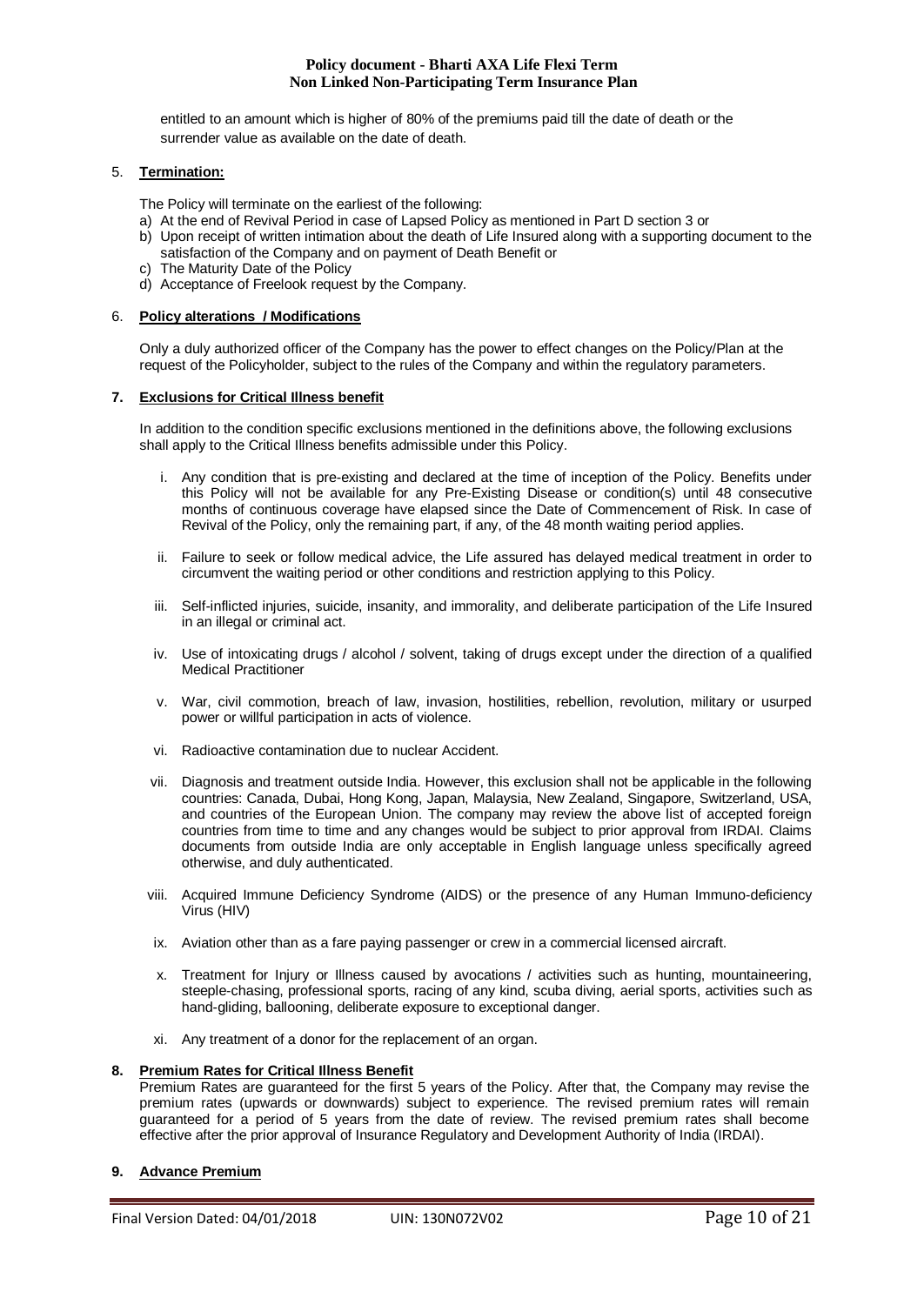(i) Collection of advance premium shall be allowed within the same financial year for the premium due in that financial year. However, where the premium due in one financial year is being collected in advance in earlier financial year, the same may be collected for a maximum period of three months in advance of the due date of the premium.

(ii) The premium so collected in advance shall only be adjusted on the due date of the premium.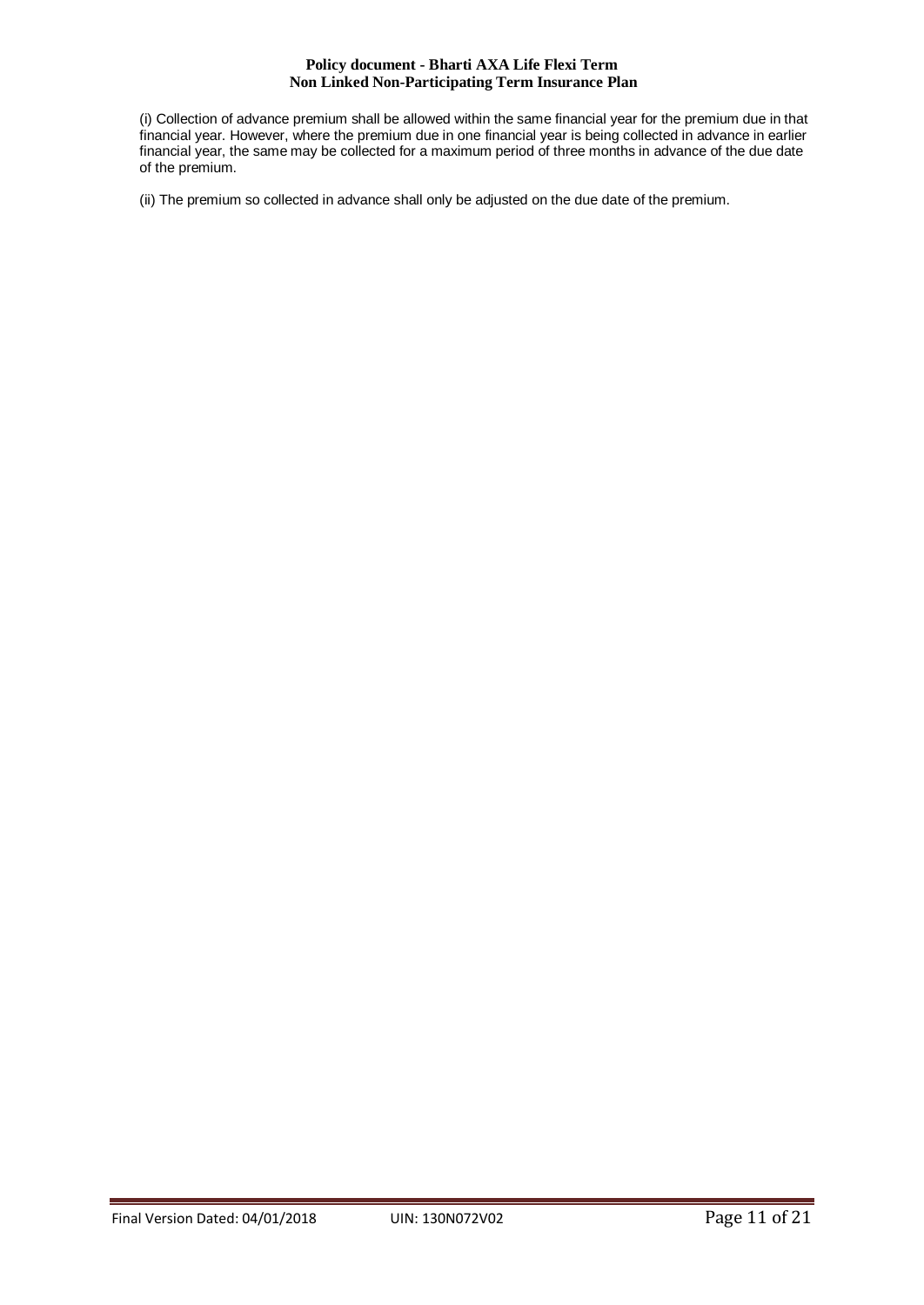# **PART E**

Part E is not applicable to this Policy.

# **PART F**

#### **1. Fraud And Misrepresentation**

Fraud, Misrepresentation and forfeiture would be dealt with in accordance with provisions of Sec 45 of the Insurance Act 1938 as amended from time to time. *[A Leaflet containing the simplified version of the provisions of Section 45 is enclosed in appendix – IV for reference]*

## **2. Claims**

The Company would require the following primary documents in support of a claim at the stage of claim intimation under the Policy:

**For Death Benefit:** the original Policy (entire booklet), Death Certificate of the Life Insured.

For Critical Illness Benefit: the original Policy (entire booklet), copy of all medical tests/records, admission records, discharge summary, prescriptions, Attending doctor's certificate; Histopathology & laboratory records and the Claimant's Statement.

Claimant's Statement and KYC Document of Nominee or beneficiary, acceptable to the Company.

Any claim under the Policy should be intimated within 30 days from the date of occurrence of a covered event (on diagnosis or actual undergoing of a procedure as per definition).

If multiple conditions are diagnosed within a period of 30 days from the date of occurrence of the first condition, all such conditions shall be compared and the one with the highest payout will be admitted (irrespective whether the diagnosis is made in a single hospitalization or multiple hospitalizations).

The Company reserves the right to call for additional documentation, investigations and medical evaluation by company appointed physician if in the opinion of the Company such additional documents/evaluation are warranted to process the claim.

#### **Easy ways of claim intimation**

- Walk in to your nearest Bharti-AXA Life [Branch](https://www.bharti-axalife.com/applications/branches/)
- Call us Toll Free: 1800-102-4444\*
- Intimate Online through Claims Portal: <https://online.bharti-axalife.com/OnlineClaims>
- [Have us call you\\*](https://www.bharti-axalife.com/applications/contactus/)

\*Claims intimated through these modes will be considered as verbal intimation. Claim will be formally registered only when written intimation is received at branch or directly to Claims team at Head Office

# **3. Misstatement of Age and Gender:**

- If the correct Age of the Life Insured is different from that mentioned in the proposal form, the Company will assess the eligibility of the Life Insured for the Policy in accordance with the correct Age of the Life Insured.
- If on the basis of correct Age, the Life Insured is not eligible for the Policy, the Policy shall be cancelled immediately by refunding the premium received by the Company under the Policy as per the provisions of Section 45 of Insurance Act as amended from time to time.
- If the Life Insured is eligible for the Policy as per his / her correct Age, then the Company will calculate the applicable charges basis the correct Age of Life Insured and will accordingly adjust the Fund Value / Coverage Sum Assured.

# **4. Assignment and Nomination**

**Assignment :** Assignment shall be in accordance with the provisions of sec 38 of the Insurance Act 1938 as amended from time to time.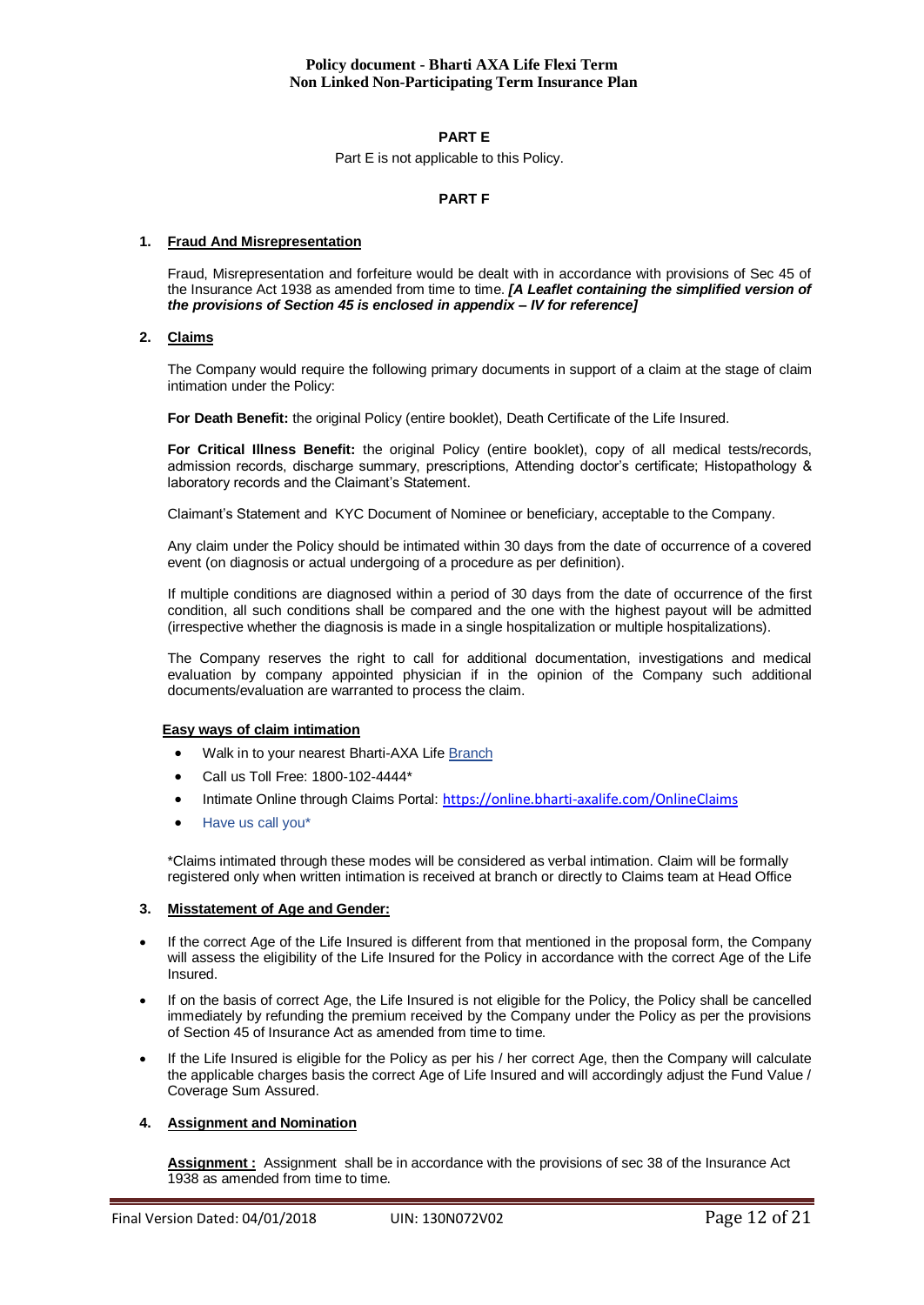#### *[A Leaflet containing the simplified version of the provisions of Section 38 is enclosed in annexure – (II) for reference]*

**Nomination:** Nomination shall be in accordance with the provisions of sec 39 of the Insurance Act 1938 as amended from time to time.

*[A Leaflet containing the simplified version of the provisions of Section 39 is enclosed in annexure – (III) for reference ]*

# **5. Incorrect information and Non Disclosure**

The Policyholder and the Life Insured under the Policy have an obligation to disclose every fact material for assessment of the risk in connection with issuing the Policy.

In case of fraud, misrepresentation and suppression of material facts the Policy contract shall be treated in accordance with the Section 45 of the Insurance Act,1938 as amended from time to time.

# **6. Taxation**

The tax benefits, if any, on the Policy would be as per the prevailing provisions of the tax laws in India. If required by the relevant legislations prevailing from time to time, the Company will withhold taxes from the benefits payable under the Policy. The Company reserves the right to recover statutory levies including service tax by way of adjustment of the premiums paid by the Policyholder.

# 7. **Notices**

Any notice to be given to the Policyholder under the Policy will be issued by post or electronic mail or telephone facsimile transmission to the latest address/es/fax number/email of the Policyholder available in the records of the Company.

## 8. **Currency and Place of Payment**

All payments to or by the Company will be in Indian rupees and shall be in accordance with the prevailing Exchange Control regulations and other relevant laws in force in India.

## **9. Mode of communication**

The Company and the Policyholder may exchange communications pertaining to the Policy either through normal correspondence or through electronic mail and the Company shall be within its right to seek clarifications / to carry out the mandates of the Policyholder on merits in accordance with such communications. While accepting requests / mandate from the Policyholder through electronic mail, the Company may stipulate such conditions as deemed fit to give effect to and comply with the provisions of Information Technology Act 2000 and/ or such other applicable laws in force from time to time.

# **10. Governing Laws & Jurisdiction**

The terms and conditions of the Policy Document shall be governed by and shall be subject to the laws of India. The parties shall submit themselves to the jurisdiction of the competent court/s of law in India in respect of all matters and disputes which may arise out of in connection with the Policy Document and / or relating to the Policy.

# **11. Term used and its meaning**

Any term not otherwise defined in this Policy Document shall have the meaning ascribed to it under Policy as defined here in Part B Section 1 (u). If a particular term is not defined or otherwise articulated either in the Policy Document or under the Policy, endeavor shall be to impart the natural meaning to the said term in the context in which it is used.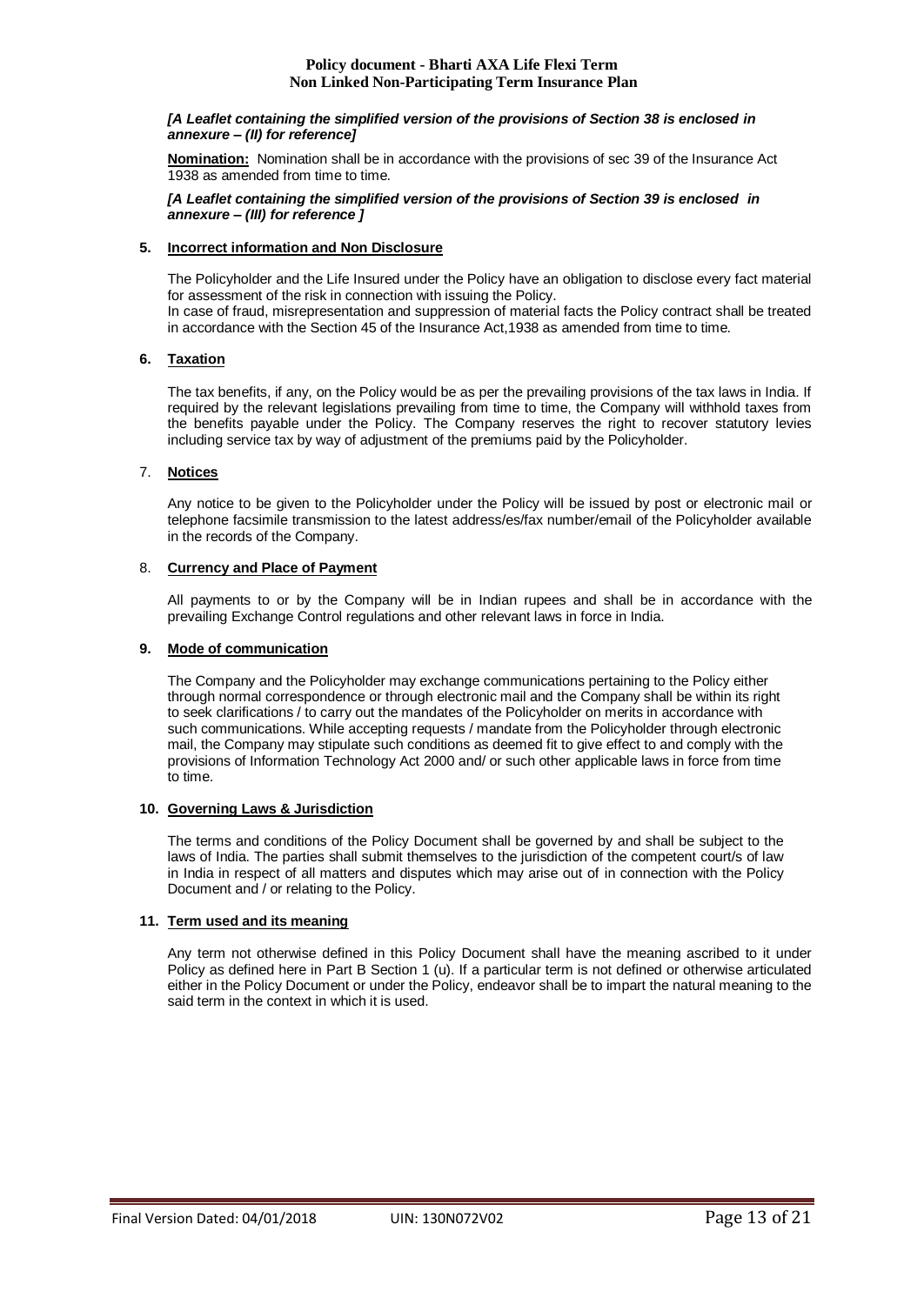# **PART G**

### **1. Customer Service**

You can seek clarification or assistance on the Policy from the following:

- The Advisor through whom the Policy was bought
- The Customer Service Representative of The Company at toll free no. 1800 102 4444
- SMS "SERVICE" to 56677
- Email: service@bharti-axalife.com
- Mail to: Customer Service

Bharti AXA Life Insurance Company Ltd. Unit No. 601 & 602, 6th Floor Raheja Titanium, Off Western Express Highway, Goregaon (E), Mumbai-400 063

# **2. Grievance Redressal Procedure**

# **Step 1: Inform us about your grievance**

In case You have any grievance, You may approach our Grievance Redressal Cell at any of the belowmentioned helplines:

- Lodge Your complaint online at www.bharti-axalife.com
- Call us at our toll free no. 1800 102 4444
- Email us at complaints.unit@bharti-axalife.com
- Write to us at: Grievance Redressal Cell

Bharti AXA Life Insurance Company Ltd. Unit No. 601 & 602, 6th floor, Raheja Titanium, Off Western Express Highway,

Goregaon (E), Mumbai-400 063

Visit our nearest branch and meet our Grievance Officer who will assist You to redress Your grievance/ lodge Your complaint.

## **Step 2: Tell us if You are not satisfied**

In case You are not satisfied with the decision of the above office You may contact our Grievance Officer within 8 weeks of receipt of the resolution communication at any of the below-mentioned helplines:

Write to our Grievance Officer at:

Bharti AXA Life Insurance Company Ltd. Unit No. 601 & 602, 6th floor, Raheja Titanium, Off Western Express Highway, Goregaon (E), Mumbai-400 063

Email us at [head.customerservice@bharti-axalife.com](mailto:head.customerservice@bharti-axalife.com)

You are requested to inform us about Your concern (if any) within 8 weeks of receipt of resolution as stated above, failing which it will be construed that the complaint is satisfactorily resolved.

If You are not satisfied with the response or do not receive a response from us within 14 days, You may approach the Grievance Cell of the Insurance Regulatory and Development Authority (IRDA of India) of India on the following contact details:

IRDA of India Grievance Call Centre (IGCC) TOLL FREE NO:155255 Email ID: [complaints@irda.gov.in](mailto:complaints@irda.gov.in)

You can also register Your complaint online at<http://www.igms.irda.gov.in/> Address for communication for complaints by fax/paper: Consumer Affairs Department Insurance Regulatory and Development Authority of India 9th floor, United India Towers, Basheerbagh Hyderabad – 500 029, Andhra Pradesh Fax No: 91- 40 – 6678 9768"

#### **Step 3: If you are not satisfied with the resolution provided by the Company**

In case You are not satisfied with the decision/ resolution of the Company, You may approach the Insurance Ombudsman. Please visit the website mentioned below for latest list of Insurance Ombudsman:

- www.bharti-axalife.com
- http://www.gbic.co.in/ombudsman.html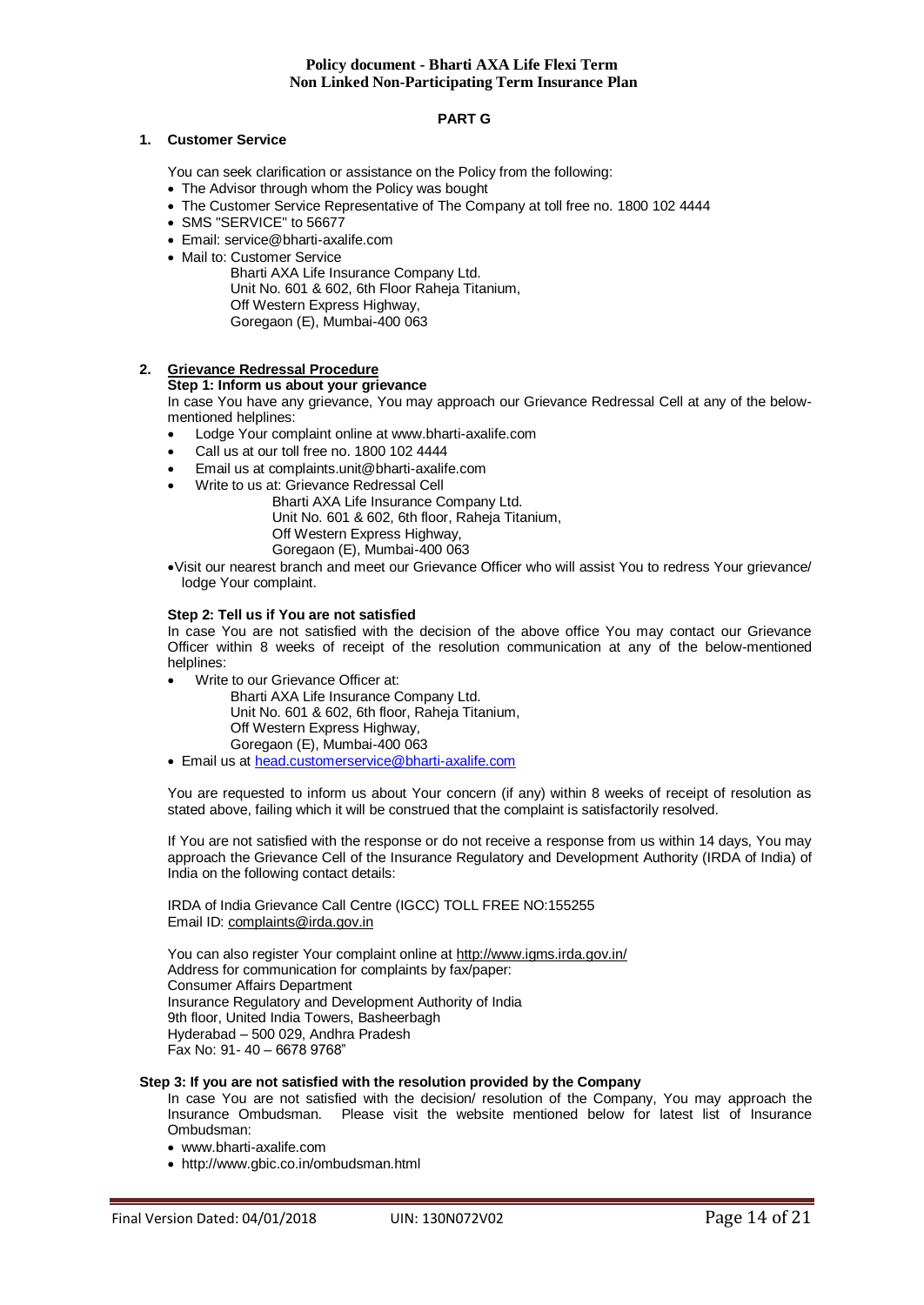For informative purpose and for Your ready reference, the relevant clause/s of the Insurance Act,1938 as amended from time to time are reproduced below:

#### **Section 41 of the Insurance Act, 1938 as amended from time to time:**

**(1)** "No person shall allow or offer to allow, either directly or indirectly, as an inducement to any person to take out or renew or continue an insurance in respect of any kind of risk relating to lives or property in India, any rebate of the whole or part of the commission payable or any rebate of the premium shown on the Policy, nor shall any person taking out or renewing or continuing a Policy accept any rebate, except such rebate as may be allowed in accordance with the published prospectus or tables of the insurer:

**Provided** that acceptance by an insurance agent of commission in connection with a Policy of life insurance taken out by himself on his own life shall not be deemed to be acceptance of a rebate of premium within the meaning of this sub-section if at the time of such acceptance the insurance agent satisfies the prescribed conditions establishing that he is a *bona fide* insurance agent employed by the insurer.

**(2)** Any person making default in complying with the provisions of this section shall be liable for a penalty which may extend to ten lakh rupees."

## **Section 45 of Insurance Act, 1938 as amended from time to time:**

.

Fraud, Misrepresentation and forfeiture would be dealt with in accordance with provisions of Sec 45 of the Insurance Act 1938 as amended from time to time. *[A Leaflet containing the simplified version of the provisions of Section 45 is enclosed in appendix – IV for reference]*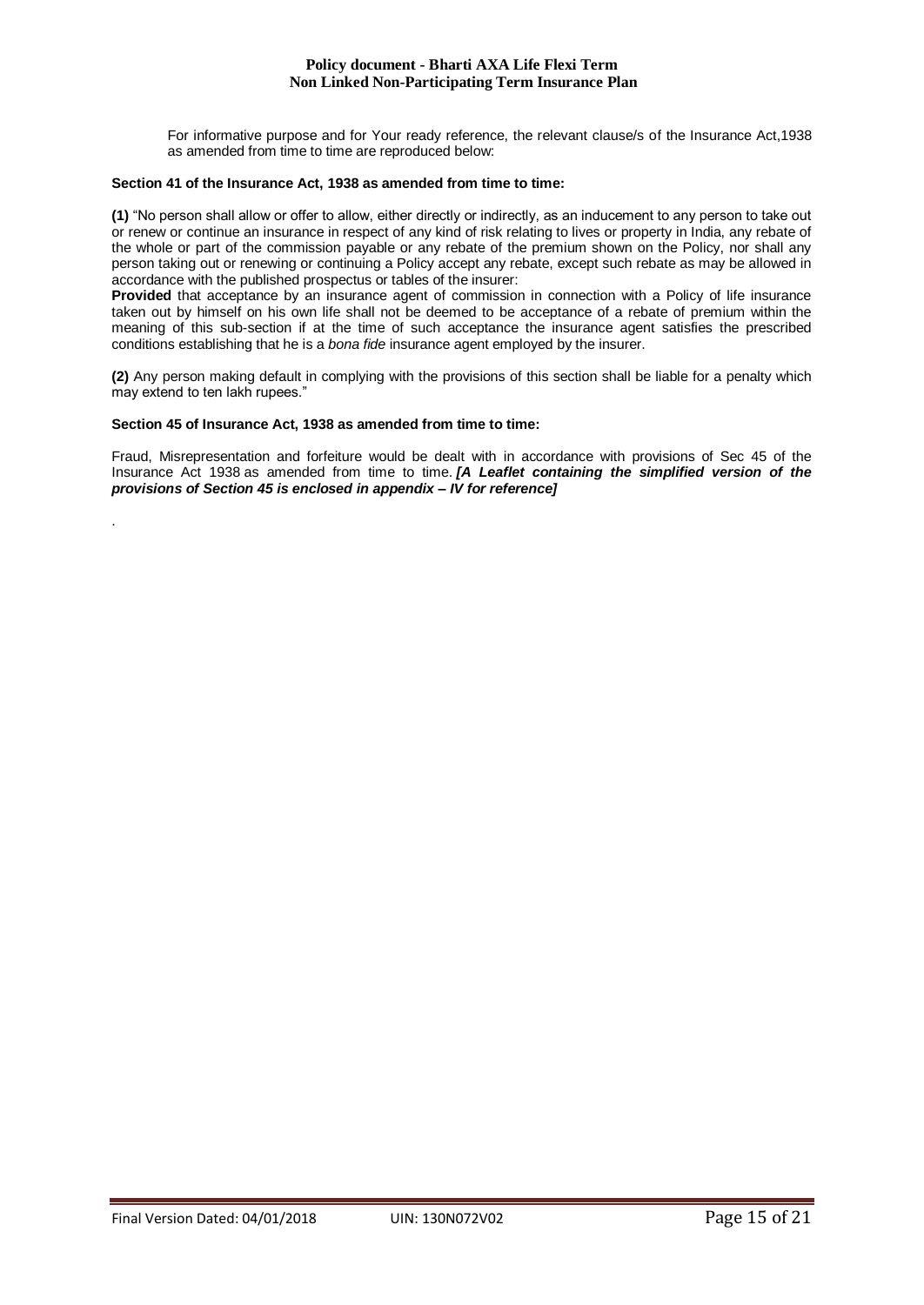#### **List of Ombudsman (For the updated list You may refer to IRDA of India website)**

# **Address & Contact Details of Ombudsmen Centres**

**Office of The Governing Body of Insurance Council (Monitoring Body for Offices of Insurance Ombudsman) 3 rd Floor, Jeevan Seva Annexe, Santacruz(West), Mumbai – 400054. Tel no: 26106671/6889. Email id: [inscoun@gbic.co.in](mailto:inscoun@gbic.co.in) website: [www.gbic.co.in](http://www.gbic.co.in/)**

**================================================================================= If you have a grievance, approach the grievance cell of Insurance Company first. If complaint is not resolved/ not satisfied/not responded for 30 days then You can approach The Office of the Insurance Ombudsman (Bimalokpal)** 

**Please visit our website for details to lodge complaint with Ombudsman.**

| Office of the Ombudsman                                                                                                                                                                                                | <b>Contact Details</b>                                                                            | Areas of Jurisdiction                                                               |
|------------------------------------------------------------------------------------------------------------------------------------------------------------------------------------------------------------------------|---------------------------------------------------------------------------------------------------|-------------------------------------------------------------------------------------|
| AHMEDABAD-Shri. / Smt.<br>Office of the Insurance Ombudsman.<br>2nd floor, Ambica House,<br>Near C.U. Shah College,<br>5, Navyug Colony, Ashram Road,<br>AHMEDABAD-380 014.                                            | Tel.:- 079 - 27546150 / 27546139 Fax:<br>079 - 27546142<br>Email: bimalokpal.ahmedabad@gbic.co.in | Gujarat,<br>Dadra & Nagar Haveli,<br>Daman and Diu                                  |
| <b>BENGALURU - Shri. M. Parshad</b><br>Office of the Insurance Ombudsman,<br>Jeevan Soudha Building, PID No. 57-27-N-19<br>Ground Floor, 19/19, 24th Main Road,<br>JP Nagar, Ist Phase,<br><b>BENGALURU - 560 078.</b> | Tel.: 080 - 26652048 / 26652049<br>Email: bimalokpal.bengaluru@gbic.co.in                         | Karnataka                                                                           |
| <b>BHOPAL</b><br>Office of the Insurance Ombudsman,<br>Janak Vihar Complex, 2nd Floor,<br>6, Malviya Nagar, Opp. Airtel Office,<br>Near New Market,<br>BHOPAL- 462 003.                                                | Tel.: 0755 - 2769201 / 2769202<br>Fax: 0755 - 2769203<br>Email: bimalokpal.bhopal@gbic.co.in      | Madhya Pradesh<br>Chattisgarh                                                       |
| <b>BHUBANESHWAR - Shri, B. N. Mishra</b><br>Office of the Insurance Ombudsman,<br>62, Forest Park,<br>BHUBANESHWAR-751 009.                                                                                            | Tel.: 0674 - 2596461 /2596455<br>Fax: 0674 - 2596429<br>Email:bimalokpal.bhubaneswar@gbic.co.in   | Orissa                                                                              |
| <b>CHANDIGARH</b><br>Office of the Insurance Ombudsman,<br>S.C.O. No. 101, 102 & 103, 2nd Floor,<br>Batra Building, Sector 17 - D,<br>CHANDIGARH-160 017.                                                              | Tel.: 0172 - 2706196 / 2706468<br>Fax: 0172 - 2708274<br>Email: bimalokpal.chandigarh@gbic.co.in  | Punjab,<br>Haryana,<br>Himachal Pradesh,<br>Jammu & Kashmir,<br>Chandigarh.         |
| <b>CHENNAI</b><br>Office of the Insurance Ombudsman,<br>Fatima Akhtar Court, 4th Floor, 453,<br>Anna Salai, Teynampet,<br><b>CHENNAI-600 018.</b>                                                                      | Tel.: 044 - 24333668 / 24335284<br>Fax: 044 - 24333664<br>Email: bimalokpal.chennai@gbic.co.in    | Tamil Nadu.<br>Pondicherry Town and<br>Karaikal (which are part of<br>Pondicherry). |

#### **Annexure I- List of Ombudsman (For the updated list you may refer to IRDA website)**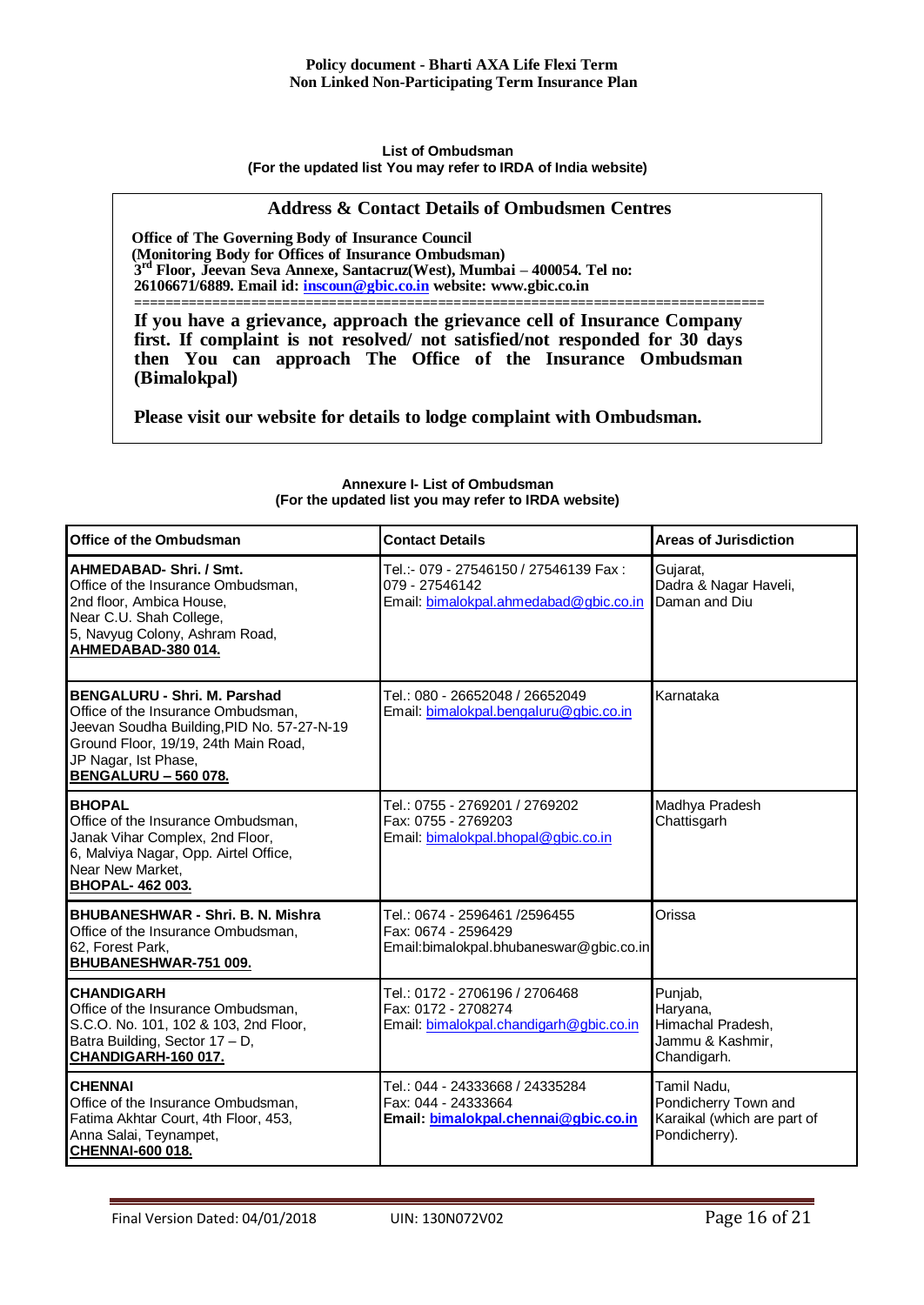| DELHI - Smt. Sandhya Baliga<br>Office of the Insurance Ombudsman,<br>2/2 A, Universal Insurance Bldg., Asaf Ali Road,<br><b>NEW DELHI-110 002.</b>                             | Tel.: 011 - 23239633 / 23237532<br>Fax: 011 - 23230858<br>Email: bimalokpal.delhi@gbic.co.in     | Delhi                                                                                                                                                                                                                                                                                                                                                                                                                                                                                                                        |
|--------------------------------------------------------------------------------------------------------------------------------------------------------------------------------|--------------------------------------------------------------------------------------------------|------------------------------------------------------------------------------------------------------------------------------------------------------------------------------------------------------------------------------------------------------------------------------------------------------------------------------------------------------------------------------------------------------------------------------------------------------------------------------------------------------------------------------|
| <b>GUWAHATI</b><br>Office of the Insurance Ombudsman,<br>Jeevan Nivesh, 5th Floor,<br>Panbazar over<br>bridge, S.S.<br>Nr.<br>Road,<br>GUWAHATI-781 001                        | Tel.: 0361 - 2132204 / 2132205<br>Fax: 0361 - 2732937<br>Email: bimalokpal.guwahati@gbic.co.in   | Assam.<br>Meghalaya,<br>Manipur,<br>Mizoram,<br>Arunachal Pradesh,<br>Nagaland and Tripura.                                                                                                                                                                                                                                                                                                                                                                                                                                  |
| HYDERABAD<br>Office of the Insurance Ombudsman,<br>6-2-46, 1st floor, "Moin Court",<br>Lane Opp. Saleem Function Palace,<br>A. C. Guards, Lakdi-Ka-Pool,<br>HYDERABAD-500 004. | Tel.: 040 - 65504123 / 23312122<br>Fax: 040 - 23376599<br>Email: bimalokpal.hyderabad@gbic.co.in | Andhra Pradesh,<br>Telangana,<br>Yanam and<br>part of Territory of Pondicherry.                                                                                                                                                                                                                                                                                                                                                                                                                                              |
| JAIPUR - Shri, Ashok K. Jain<br>Office of the Insurance Ombudsman,<br>Ground Floor, Jeevan Nidhi II, Bhawani Singh<br>Road,<br><u>JAIPUR – 302005.</u>                         | Tel.: 0141 - 2740363<br>Email: bimalokpal.jaipur@gbic.co.in                                      | Rajasthan                                                                                                                                                                                                                                                                                                                                                                                                                                                                                                                    |
| ERNAKULAM - Shri. P. K. Vijayakumar<br>Office of the Insurance Ombudsman,<br>2nd Floor, Pulinat Bldg.,<br>Opp. Cochin Shipyard, M. G. Road,<br>ERNAKULAM-682 015.              | Tel.: 0484 - 2358759 / 2359338<br>Fax: 0484 - 2359336<br>Email: bimalokpal.ernakulam@gbic.co.in  | Kerala,<br>Lakshadweep,<br>Mahe-a part of Pondicherry                                                                                                                                                                                                                                                                                                                                                                                                                                                                        |
| KOLKATA - Shri. K. B. Saha<br>Office of the Insurance Ombudsman,<br>Hindustan Building. Annexe, 4 <sup>th</sup> Floor,<br>C.R.Avenue,<br><b>KOLKATA - 700072</b>               | Tel.: 033 - 22124339 / 22124340<br>Fax: 033 - 22124341<br>Email: bimalokpal.kolkata@gbic.co.in   | West Bengal,<br>Sikkim,<br>Andaman & Nicobar Islands.                                                                                                                                                                                                                                                                                                                                                                                                                                                                        |
| LUCKNOW - Shri. N. P. Bhagat<br>Office of the Insurance Ombudsman,<br>6th Floor, Jeevan Bhawan, Phase-II,<br>Nawal Kishore Road, Hazratganj,<br><b>LUCKNOW-226 001.</b>        | Tel.: 0522 - 2231330 / 2231331<br>Fax: 0522 - 2231310<br>Email: bimalokpal.lucknow@gbic.co.in    | Districts of Uttar Pradesh:<br>Laitpur, Jhansi, Mahoba,<br>Hamirpur, Banda, Chitrakoot,<br>Allahabad, Mirzapur,<br>Sonbhabdra, Fatehpur,<br>Pratapgarh, Jaunpur, Varanasi,<br>Gazipur, Jalaun, Kanpur,<br>Lucknow, Unnao, Sitapur,<br>Lakhimpur, Bahraich,<br>Barabanki, Raebareli, Sravasti,<br>Gonda, Faizabad, Amethi,<br>Kaushambi, Balrampur, Basti,<br>Ambedkarnagar, Sultanpur,<br>Maharajgang, Santkabirnagar,<br>Azamgarh, Kushinagar,<br>Gorkhpur, Deoria, Mau,<br>Ghazipur, Chandauli, Ballia,<br>Sidharathnagar. |
| <b>MUMBAI</b><br>Office of the Insurance Ombudsman,<br>3rd Floor, Jeevan Seva Annexe, S.V. Road,<br>Santacruz(W),<br>MUMBAI-400 054.                                           | Tel.: 022 - 26106552 / 26106960<br>Fax: 022 - 26106052<br>Email: bimalokpal.mumbai@gbic.co.in    | Goa.<br>Mumbai Metropolitan Region<br>excluding Navi Mumbai &<br>Thane.                                                                                                                                                                                                                                                                                                                                                                                                                                                      |
| NOIDA – Shri Ajesh Kumar<br>Office of the Insurance Ombudsman,<br>4 <sup>th</sup> Floor, Bhagwan Sahai Palace,<br>Main Road, Naya Bans, Sector-15,                             | Tel.: 0120-2514250 / 2514252 / 2514253<br>Email: bimalokpal.noida@gbic.co.in                     | State of Uttaranchal and the<br>following Districts of Uttar<br>Pradesh:<br>Agra, Aligarh, Bagpat, Bareilly,                                                                                                                                                                                                                                                                                                                                                                                                                 |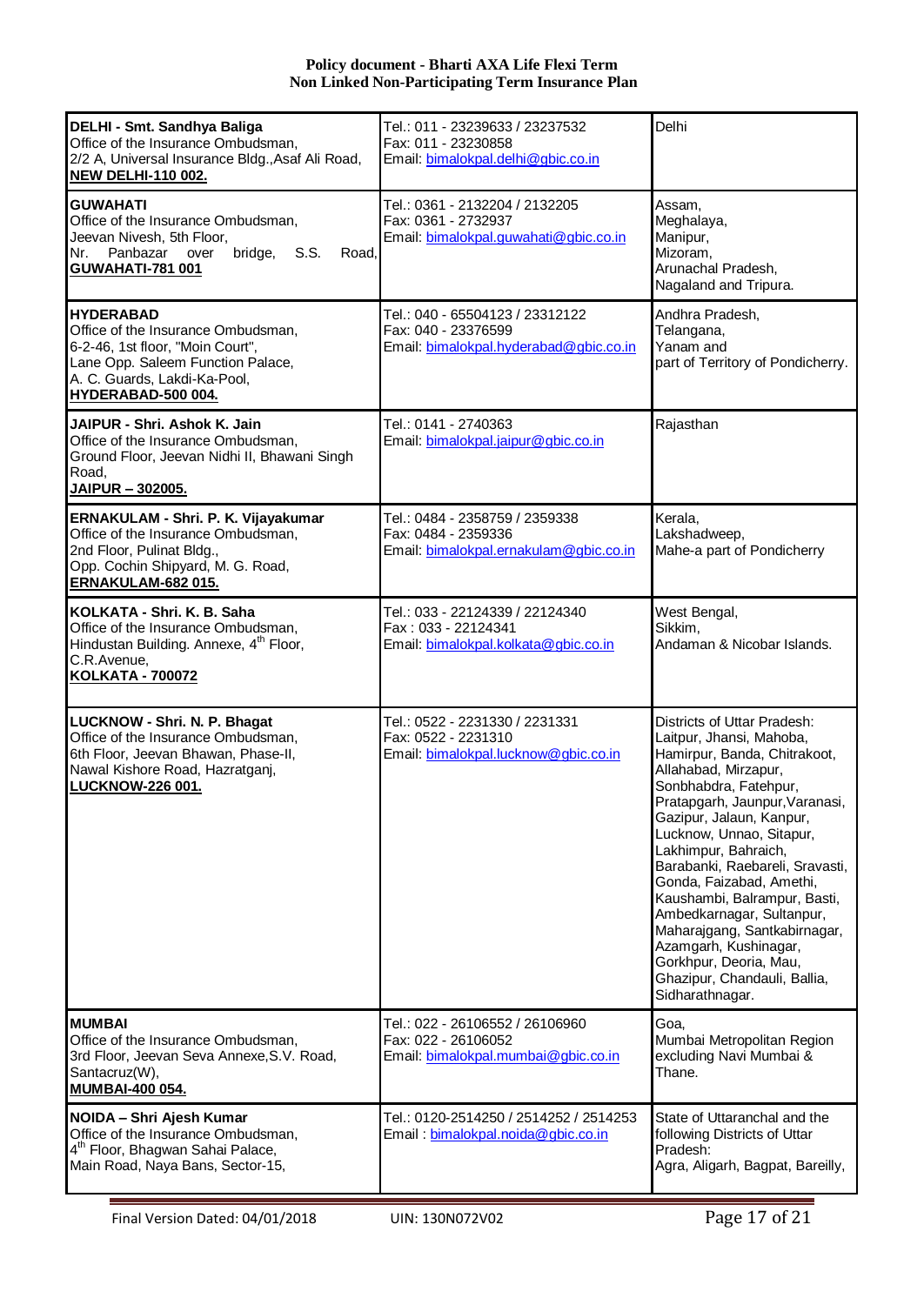| $U.P - 201301.$                                                                                                                                                                 |                                                              | Bijnor, Budaun, Bulandshehar,<br>Etah, Kanooj, Mainpuri,<br>Mathura, Meerut, Moradabad,<br>Muzaffarnagar, Oraiyya, Pilibhit,<br>Etawah, Farrukhabad,<br>Firozbad, Gautambodhanagar,<br>Ghaziabad, Hardoi,<br>Shahjahanpur, Hapur, Shamli,<br>Rampur, Kashganj, Sambhal,<br>Amroha, Hathras,<br>Kanshiramnagar, Saharanpur. |
|---------------------------------------------------------------------------------------------------------------------------------------------------------------------------------|--------------------------------------------------------------|----------------------------------------------------------------------------------------------------------------------------------------------------------------------------------------------------------------------------------------------------------------------------------------------------------------------------|
| PUNE - Shri, A. K. Sahoo<br>Office of the Insurance Ombudsman,<br>3 <sup>rd</sup> Floor, Jeevan Darshan, N.C. Kelkar Road,<br>Narayanpet<br><b>PUNE - 411030.</b>               | Tel.: 020-41312555<br>Email: bimalokpal.pune@gbic.co.in      | Maharashtra,<br>Area of Navi Mumbai and<br>Thane<br>excluding Mumbai Metropolitan<br>Region.                                                                                                                                                                                                                               |
| PATNA - Shri Sadasiy Mishra<br>Office of the Insurance Ombudsman,<br>1 <sup>st</sup> Floor, Kalpana Arcade Building,<br>Bazar Samiti Road, Bahadurpur,<br><b>PATNA - 800006</b> | Tel.: 0612-2680952<br>Email id: bimalokpal.patna@gbic.co.in. | Bihar, Jharkhand.                                                                                                                                                                                                                                                                                                          |

# **BEWARE OF SPURIOUS PHONE CALLS AND FICTITIOUS/FRAUDULENT OFFERS**

IRDA of India clarifies to public that

- **IRDA of India or its officials do not involve in activities like sale of any kind of insurance or financial products nor invest premiums**
- **IRDA of India does not announce bonus.**

Public receiving such phone calls are requested to lodge a police complaint along with the details of the phone call, number. **Annexure II: Section 38 - Assignment and Transfer of Insurance Policies**

Assignment or transfer of a policy should be in accordance with Section 38 of the Insurance Act, 1938 as amended from time to time. The extant provisions in this regard are as follows:

01. This policy may be transferred/assigned, wholly or in part, with or without consideration.

02. An Assignment may be effected in a policy by an endorsement upon the policy itself or by a separate instrument under notice to the Insurer.

03. The instrument of assignment should indicate the fact of transfer or assignment and the reasons for the assignment or transfer, antecedents of the assignee and terms on which assignment is made.

04. The assignment must be signed by the transferor or assignor or duly authorized agent and attested by at least one witness.

05. The transfer of assignment shall not be operative as against an insurer until a notice in writing of the transfer or assignment and either the said endorsement or instrument itself or copy there of certified to be correct by both transferor and transferee or their duly authorised agents have been delivered to the insurer.

06. Fee to be paid for assignment or transfer can be specified by the Authority through Regulations.

07. On receipt of notice with fee, the insurer should Grant a written acknowledgement of receipt of notice. Such notice shall be conclusive evidence against the insurer of duly receiving the notice.

08. If the insurer maintains one or more places of business, such notices shall be delivered only at the place where the policy is being serviced.

09. The insurer may accept or decline to act upon any transfer or assignment or endorsement, if it has sufficient reasons to believe that it is

a. not bonafide or

b. not in the interest of the policyholder or

c. not in public interest or

d. is for the purpose of trading of the insurance policy.

10. Before refusing to act upon endorsement, the Insurer should record the reasons in writing and communicate the same in writing to Policyholder within 30 days from the date of policyholder giving a notice of transfer or assignment.

11. In case of refusal to act upon the endorsement by the Insurer, any person aggrieved by the refusal may prefer a claim to IRDAI within 30 days of receipt of the refusal letter from the Insurer.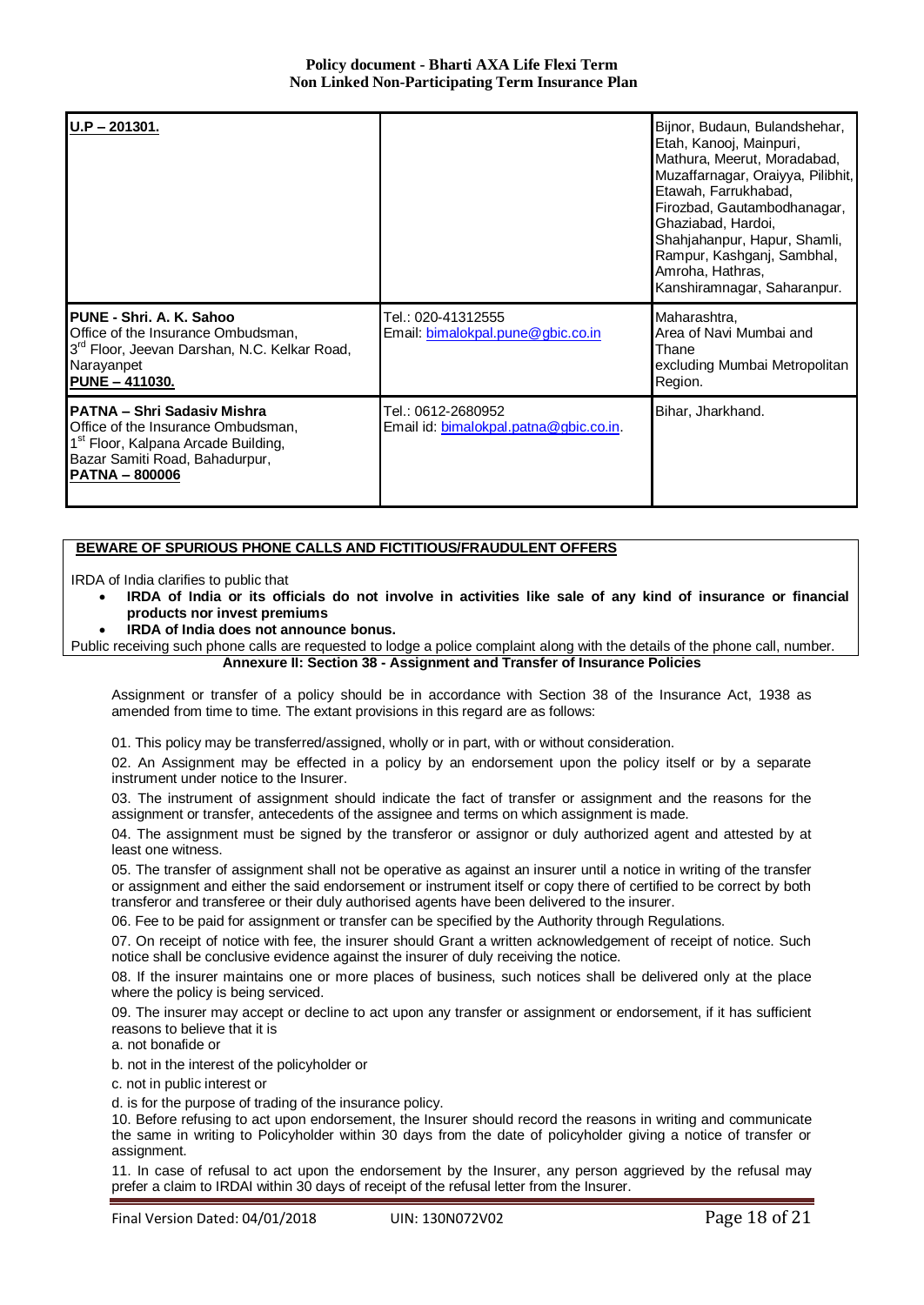12. The priority of claims of persons interested in an insurance policy would depend on the date on which the notices of assignment or transfer is delivered to the insurer; where there are more than one instruments of transfer or assignment, the priority will depend on dates of delivery of such notices. Any dispute in this regard as to priority should be referred to Authority.

13. Every assignment or transfer shall be deemed to be absolute assignment or transfer and the assignee or transferee shall be deemed to be absolute assignee or transferee, except

a. where assignment or transfer is subject to terms and conditions of transfer or assignment OR

where the transfer or assignment is made upon condition that

i. the proceeds under the policy shall become payable to policyholder or nominee(s) in the event of assignee or transferee dying before the insured OR

ii. the insured surviving the term of the policy

Such conditional assignee will not be entitled to obtain a loan on policy or surrender the policy. This provision will prevail notwithstanding any law or custom having force of law which is contrary to the above position.

14. In other cases, the insurer shall, subject to terms and conditions of assignment, recognize the transferee or assignee named in the notice as the absolute transferee or assignee and such person

a. shall be subject to all liabilities and equities to which the transferor or assignor was subject to at the date of transfer or assignment and

b. may institute any proceedings in relation to the policy

c. obtain loan under the policy or surrender the policy without obtaining the consent of the transferor or assignor or making him a party to the proceedings

15. Any rights and remedies of an assignee or transferee of a life insurance policy under an assignment or transfer effected before commencement of the Insurance Laws (Amendment) Ordinance, 2014 shall not be affected by this section.

*[ Disclaimer : This is not a comprehensive list of amendments of Insurance Laws (Amendment) Ordinance,2014 and only a simplified version prepared for general information. Policy Holders are advised to refer to Original Ordinance Gazette Notification dated December 26 , 2014 for complete and accurate details.]*

## **Annexure III: Section 39 - Nomination by policyholder**

Nomination of a life insurance Policy is as below in accordance with Section 39 of the Insurance Act, 1938 as amended from time to time. The extant provisions in this regard are as follows:

- 01. The policyholder of a life insurance on his own life may nominate a person or persons to whom money secured by the policy shall be paid in the event of his death.
- 02. Where the nominee is a minor, the policyholder may appoint any person to receive the money secured by the policy in the event of policyholder's death during the minority of the nominee. The manner of appointment to be laid down by the insurer.
- 03. Nomination can be made at any time before the maturity of the policy.
- 04. Nomination may be incorporated in the text of the policy itself or may be endorsed on the policy communicated to the insurer and can be registered by the insurer in the records relating to the policy.
- 05. Nomination can be cancelled or changed at any time before policy matures, by an endorsement or a further endorsement or a will as the case may be.
- 06. A notice in writing of Change or Cancellation of nomination must be delivered to the insurer for the insurer to be liable to such nominee. Otherwise, insurer will not be liable if a bonafide payment is made to the person named in the text of the policy or in the registered records of the insurer.
- 07. Fee to be paid to the insurer for registering change or cancellation of a nomination can be specified by the Authority through Regulations.
- 08. On receipt of notice with fee, the insurer should grant a written acknowledgement to the policyholder of having registered a nomination or cancellation or change thereof.
- 09. A transfer or assignment made in accordance with Section 38 shall automatically cancel the nomination except in case of assignment to the insurer or other transferee or assignee for purpose of loan or against security or its reassignment after repayment. In such case, the nomination will not get cancelled to the extent of insurer's or transferee's or assignee's interest in the policy. The nomination will get revived on repayment of the loan.
- 10. The right of any creditor to be paid out of the proceeds of any policy of life insurance shall not be affected by the nomination.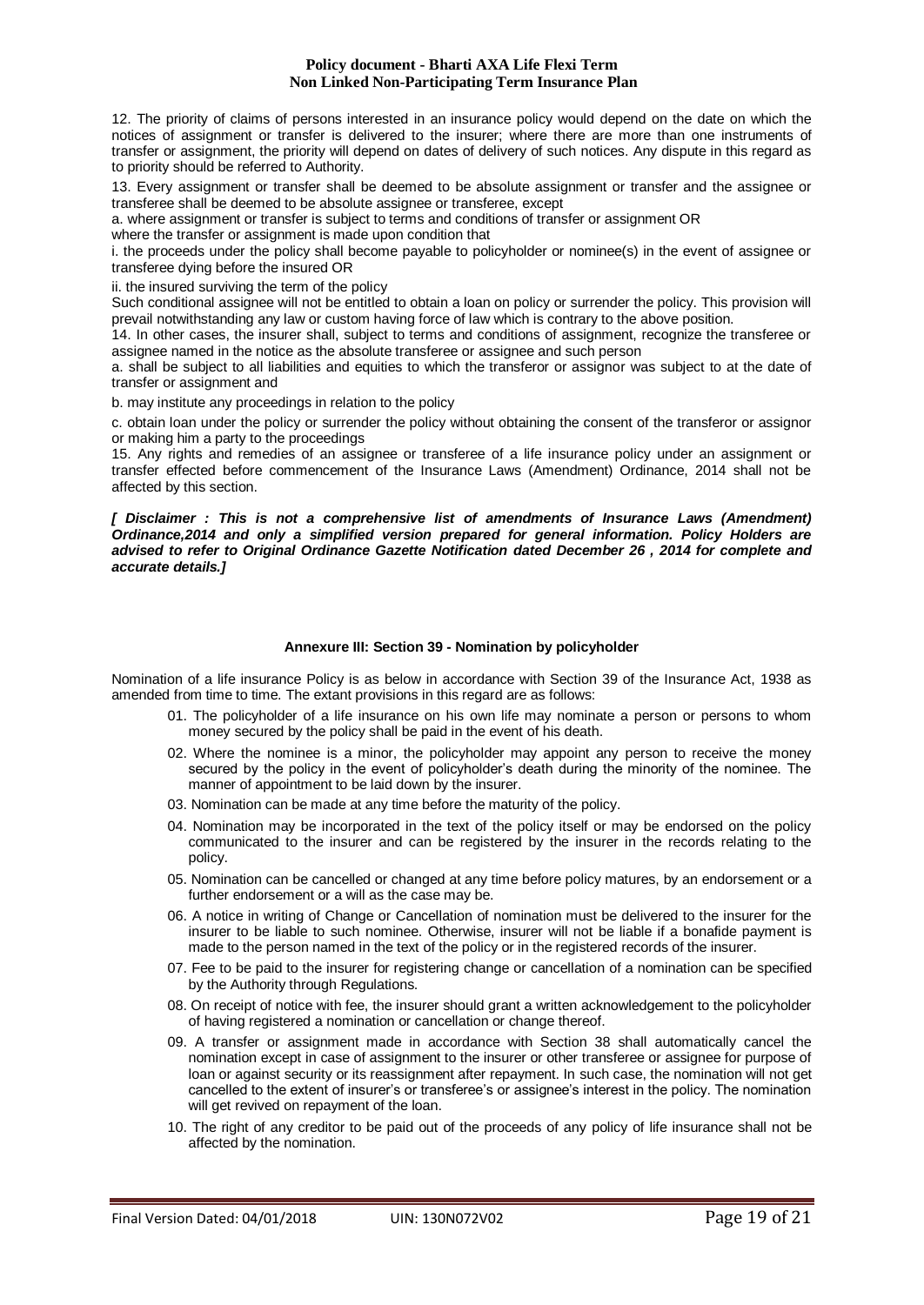- 11. In case of nomination by policyholder whose life is insured, if the nominees die before the policyholder, the proceeds are payable to policyholder or his heirs or legal representatives or holder of succession certificate.
- 12. In case nominee(s) survive the person whose life is insured, the amount secured by the policy shall be paid to such survivor(s).
- 13. Where the policyholder whose life is insured nominates his
	- a. parents or
	- b. spouse or
	- c. children or
	- d. spouse and children
	- e. or any of them

the nominees are beneficially entitled to the amount payable by the insurer to the policyholder unless it is proved that policyholder could not have conferred such beneficial title on the nominee having regard to the nature of his title.

- 14. If nominee(s) die after the policyholder but before his share of the amount secured under the policy is paid, the share of the expired nominee(s) shall be payable to the heirs or legal representative of the nominee or holder of succession certificate of such nominee(s).
- 15. The provisions of sub-section 7 and 8 (13 and 14 above) shall apply to all life insurance policies maturing for payment after the commencement of Insurance Laws (Amendment) Ordinance, 2014 (i.e 26.12.2014).
- 16. If policyholder dies after maturity but the proceeds and benefit of the policy has not been paid to him because of his death, his nominee(s) shall be entitled to the proceeds and benefit of the policy.
- 17. The provisions of Section 39 are not applicable to any life insurance policy to which Section 6 of Married Women's Property Act, 1874 applies or has at any time applied except where before or after Insurance Laws (Ordinance) 2014, a nomination is made in favour of spouse or children or spouse and children whether or not on the face of the policy it is mentioned that it is made under Section 39. Where nomination is intended to be made to spouse or children or spouse and children under Section 6 of MWP Act, it should be specifically mentioned on the policy. In such a case only, the provisions of Section 39 will not apply.

#### *[Disclaimer: This is not a comprehensive list of amendments of Insurance Laws (Amendment) Ordinance,2014 and only a simplified version prepared for general information. Policy Holders are advised to refer to Original Ordinance Gazette Notification dated December 26 , 2014 for complete and accurate details.]*

## **Annexure IV: Section 45 – Policy shall not be called in question on the ground of mis-statement after three years**

Provisions regarding policy not being called into question in terms of Section 45 of the Insurance Act, 1938, as amended from time to time are as follows:

- 01. No Policy of Life Insurance shall be called in question **on any ground whatsoever** after expiry of 3 yrs from
	- a. the date of issuance of policy or
	- b. the date of commencement of risk or
	- c. the date of revival of policy or
	- d. the date of rider to the policy

whichever is later.

- 02. On the ground of fraud, a policy of Life Insurance may be called in question within 3 years from
	- a. the date of issuance of policy or
	- b. the date of commencement of risk or
	- c. the date of revival of policy or
	- d. the date of rider to the policy

whichever is later.

- For this, the insurer should communicate in writing to the insured or legal representative or nominee or assignees of insured, as applicable, mentioning the ground and materials on which such decision is based.
- 03. Fraud means any of the following acts committed by insured or by his agent, with the intent to deceive the insurer or to induce the insurer to issue a life insurance policy: